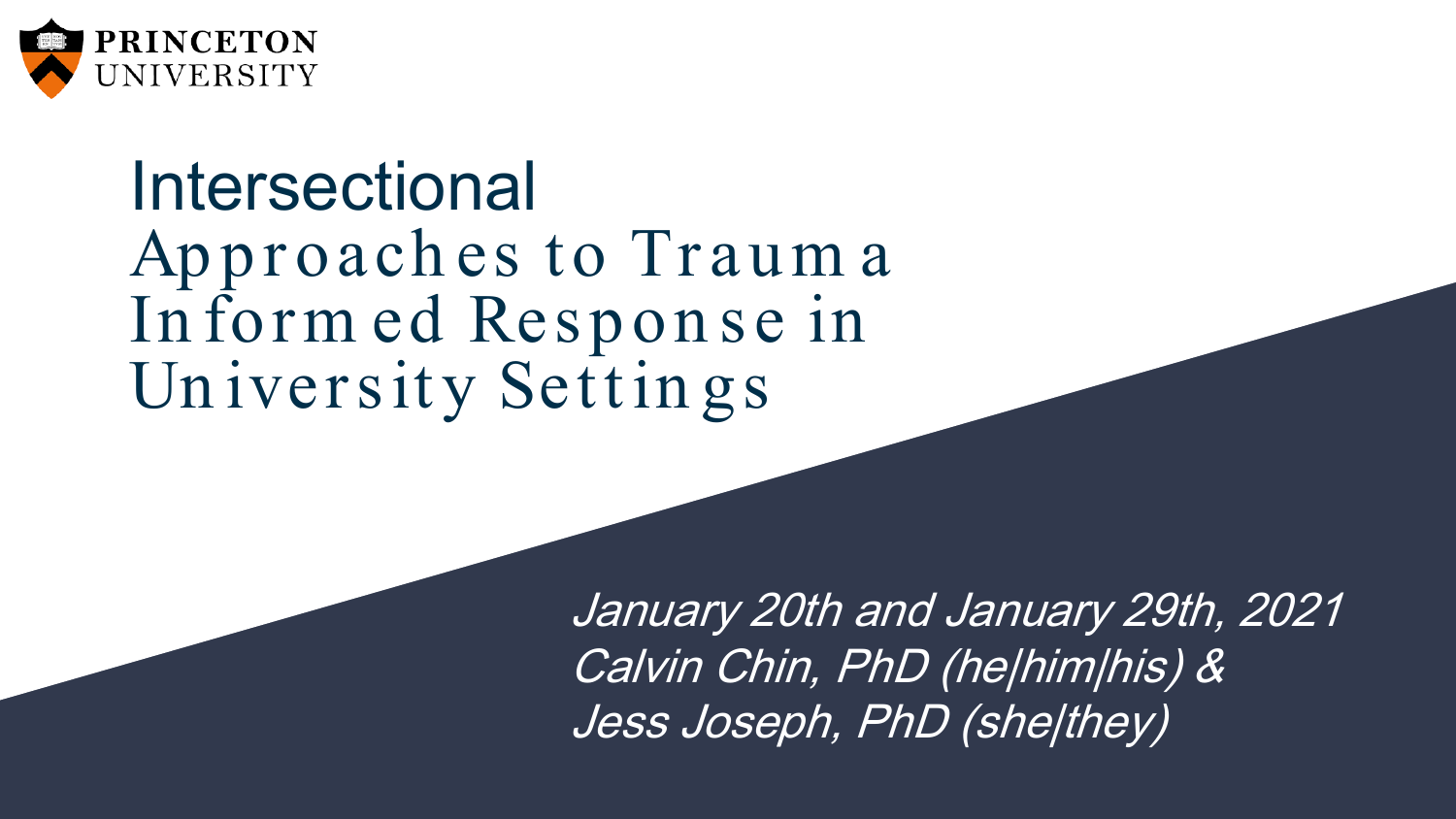#### Where we're going  $...$ today

- Gain a basic understanding of concepts such as power and oppression structures, implicit bias, disparity, inequality, and intersectionality
- Apply these concepts to ourselves
- Gain a basic understanding of and contextualize trauma in university settings
	- Supplemental materials have been provided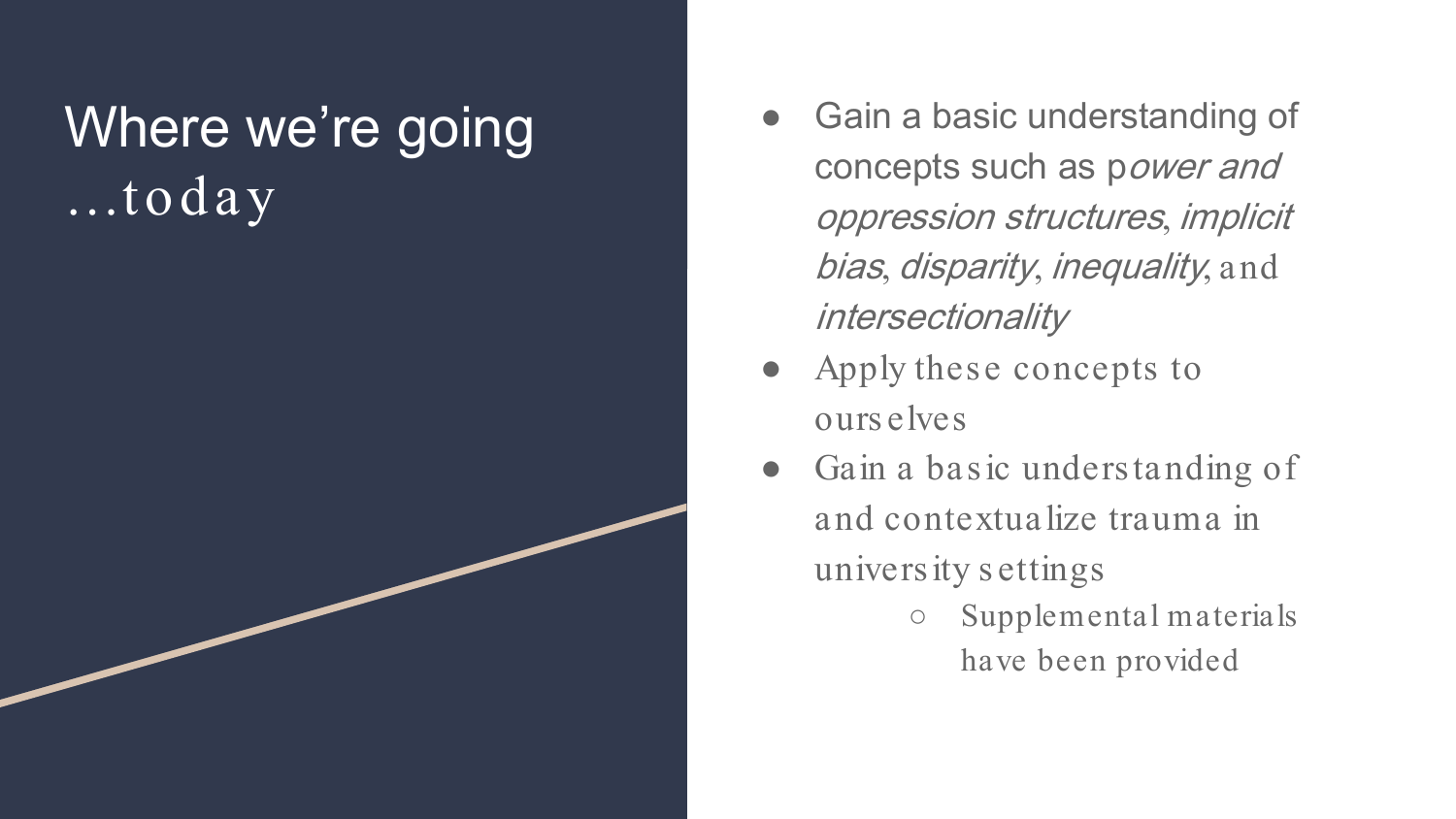### Implicit bias or unconscious bias

(Bargh, 1994; Bornstein & Pittman, 1992; Gr een wald, 19 9 2; Gr een wald & Ban aji, 19 9 5; Kih lstrom, 1990; Ulem an & Bargh, 1989)

"Implicit bias resides in the [un]conscious level and does not require any endorsement from the perceiver"

([Ogunbe,Mitra,](https://www.researchgate.net/publication/331904936_A_systematic_review_of_implicit_bias_in_health_care_A_call_for_intersectionality) & Roberts,2019)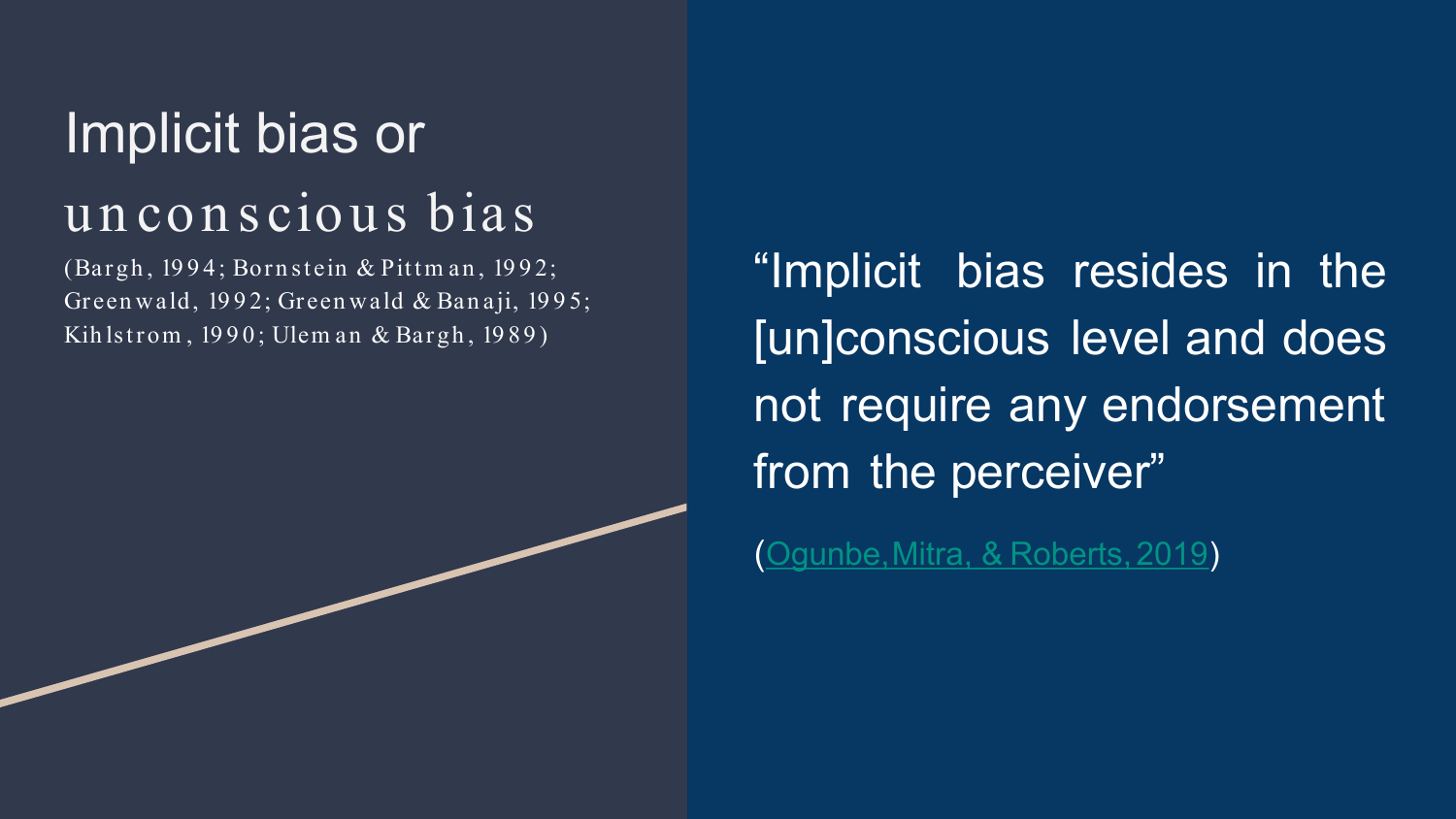Oneof the purposes of listing characteristics of white supremacy culture is to point out how organizations which unconsciously use these characteristics as their norms and standards make it difficult, if not impossible, to open the door to other cultural norms and standards. As <sup>a</sup> result, many of our organizations, while saying we want to be multicultural, really only allow other people and cultures to come in if they adapt or conform to already existing cultural norms. Being able to identify and name the cultural norms and standards you want is <sup>a</sup> first step to making room for <sup>a</sup> truly multicultural organization.

[Jones & Okun, 2001](http://www.cwsworkshop.org/PARC_site_B/dr-culture.html)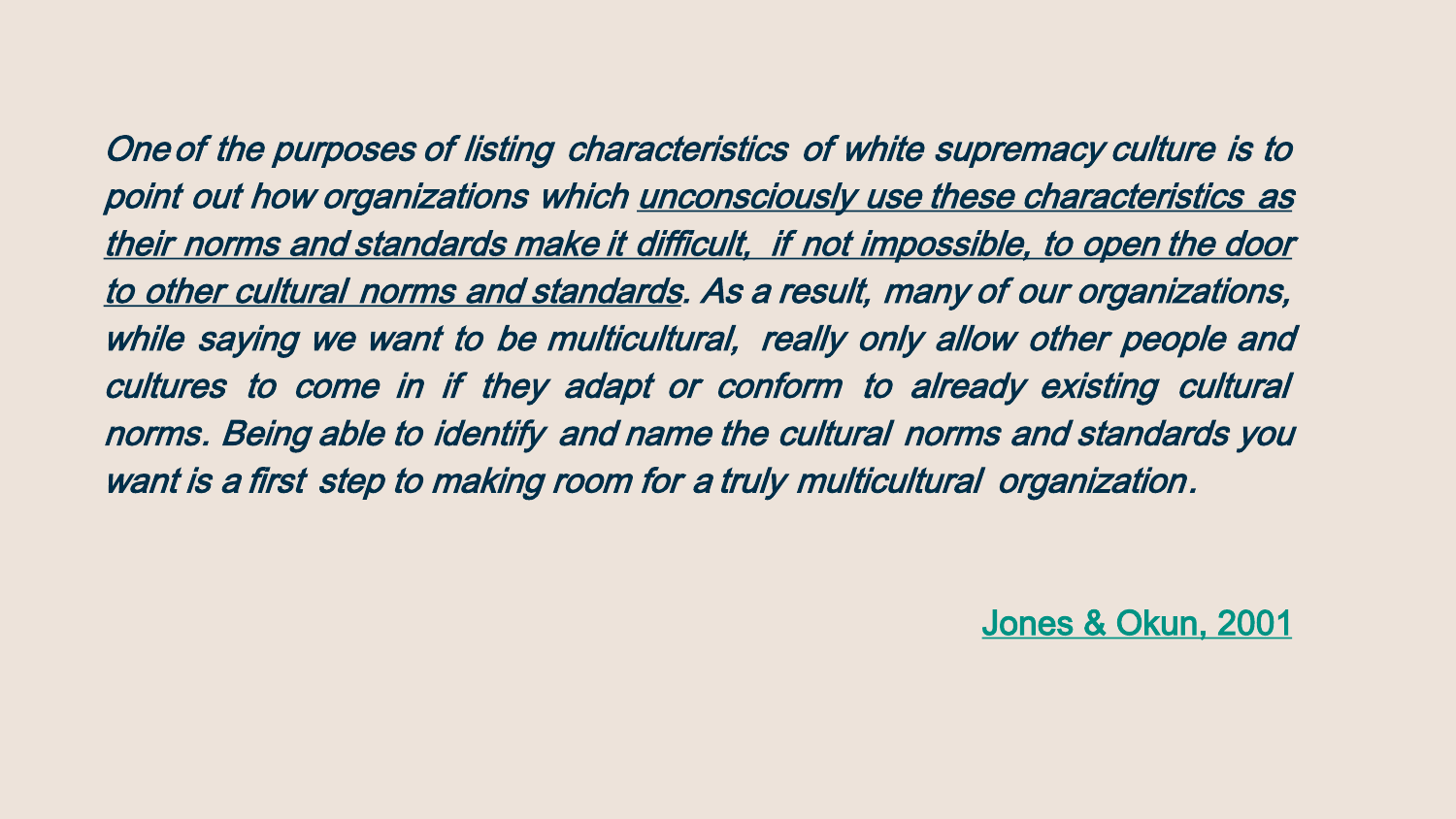What do you notice in your own work environm ents?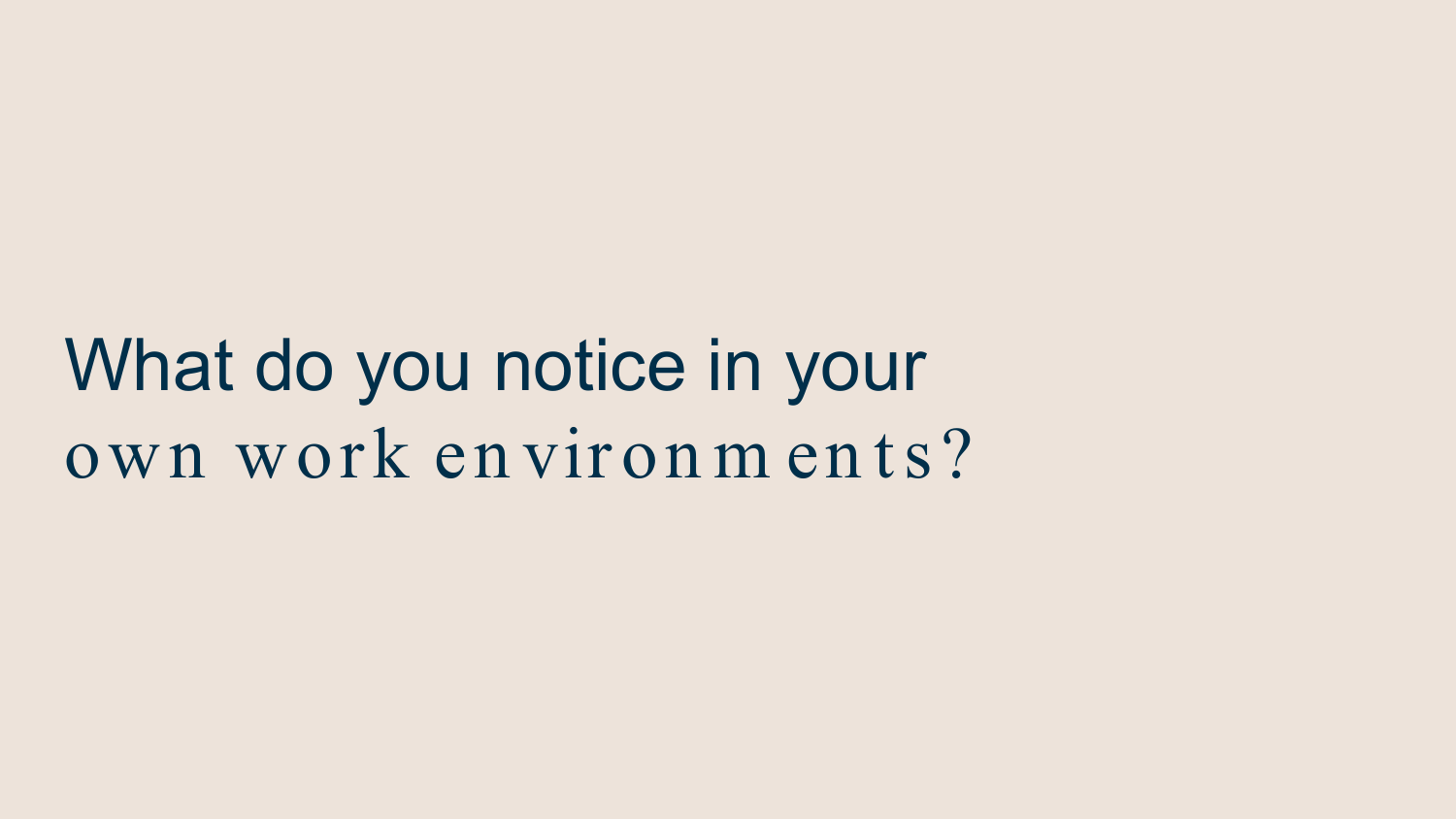#### **Distinctions Among the Concepts**

| <b>Research question</b>                                                                                                 | Application to policy or<br>program planning                                                                              |
|--------------------------------------------------------------------------------------------------------------------------|---------------------------------------------------------------------------------------------------------------------------|
| Is there a difference in health status<br>rates between population groups?                                               | Is the difference too large?                                                                                              |
| Is the disparity in rates due to<br>differences in social, economic,<br>environmental or healthcare<br>resources?        | Is the distribution of resources fair?                                                                                    |
| How do rates vary with the amount of<br>the resource, and how is the<br>population distributed among<br>resource groups? | Can the distribution of the population<br>among resource groups and/or the rates<br>within resource groups be influenced? |
| How many people are affected in<br>specific groups and in the total<br>population?                                       | How many people would benefit<br>from interventions?                                                                      |
|                                                                                                                          |                                                                                                                           |

\*Questions and applications refer to ordered groups

Klein & Huang, 2010, CDG ["Defining and measuring disparities, inequities, and inequalities in the Healthy](https://www.cdc.gov/nchs/ppt/nchs2010/41_klein.pdf) People initiative"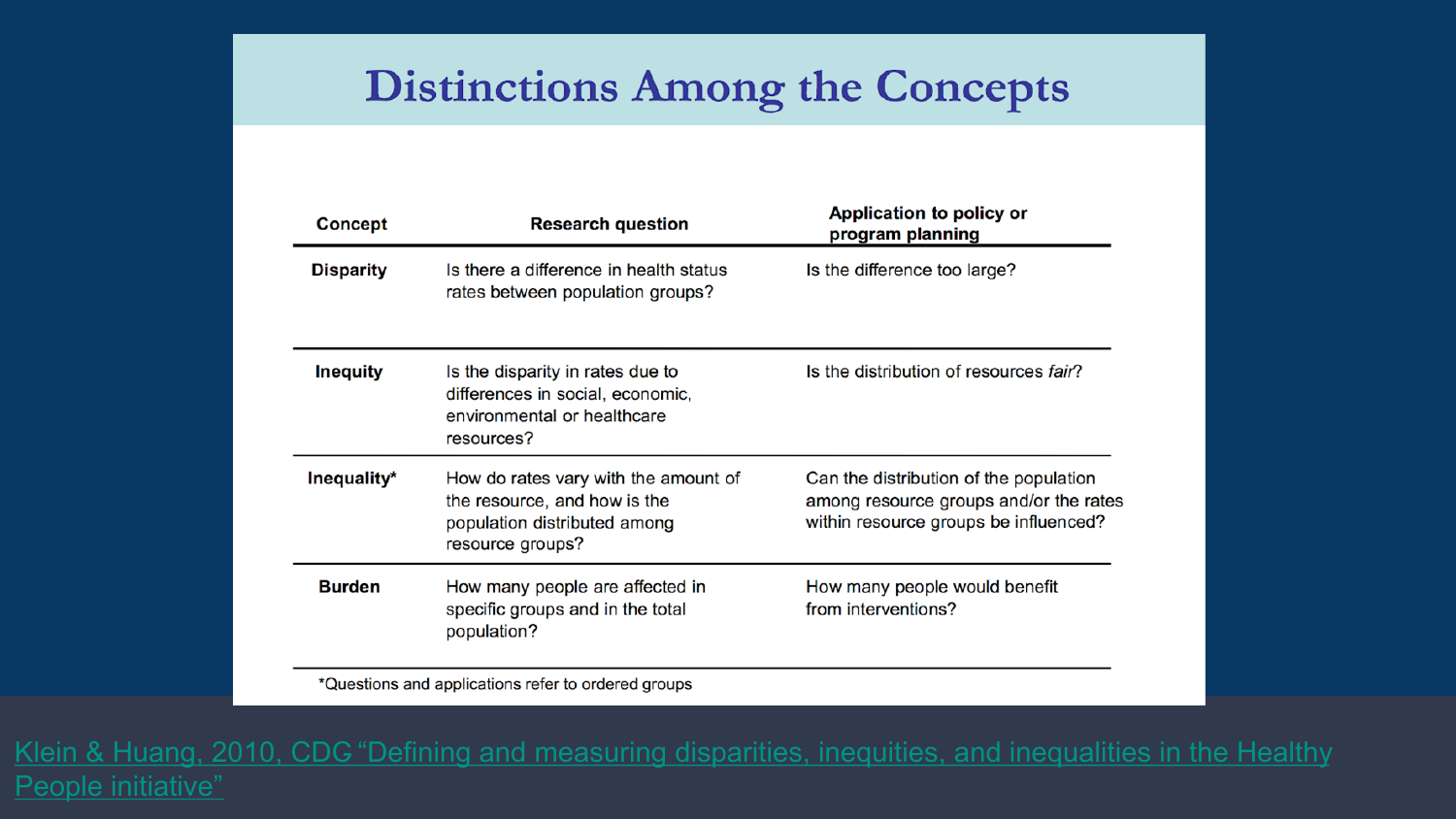## Intersectionality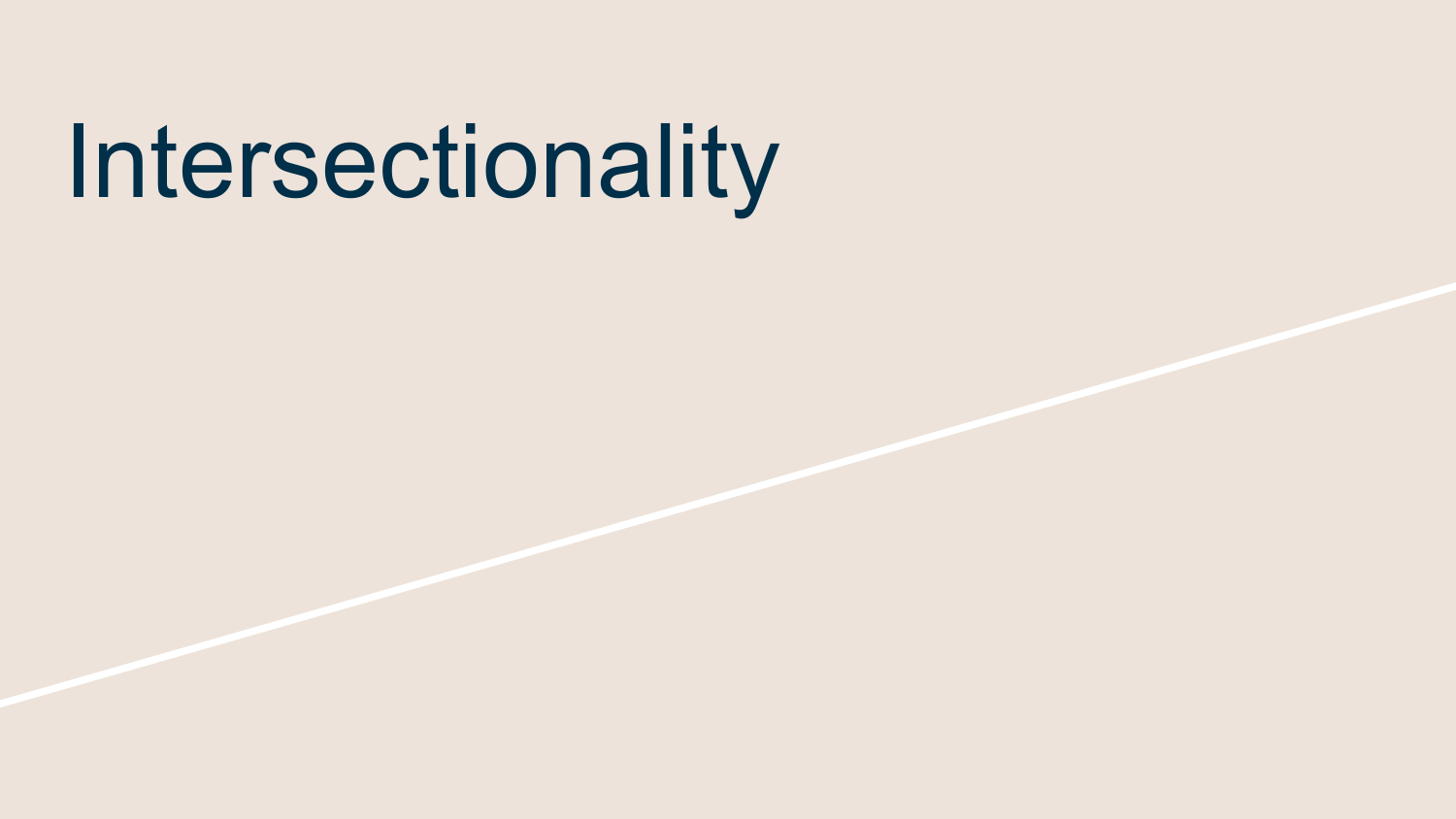

#### Kimberlé Crenshaw: What is intersectionality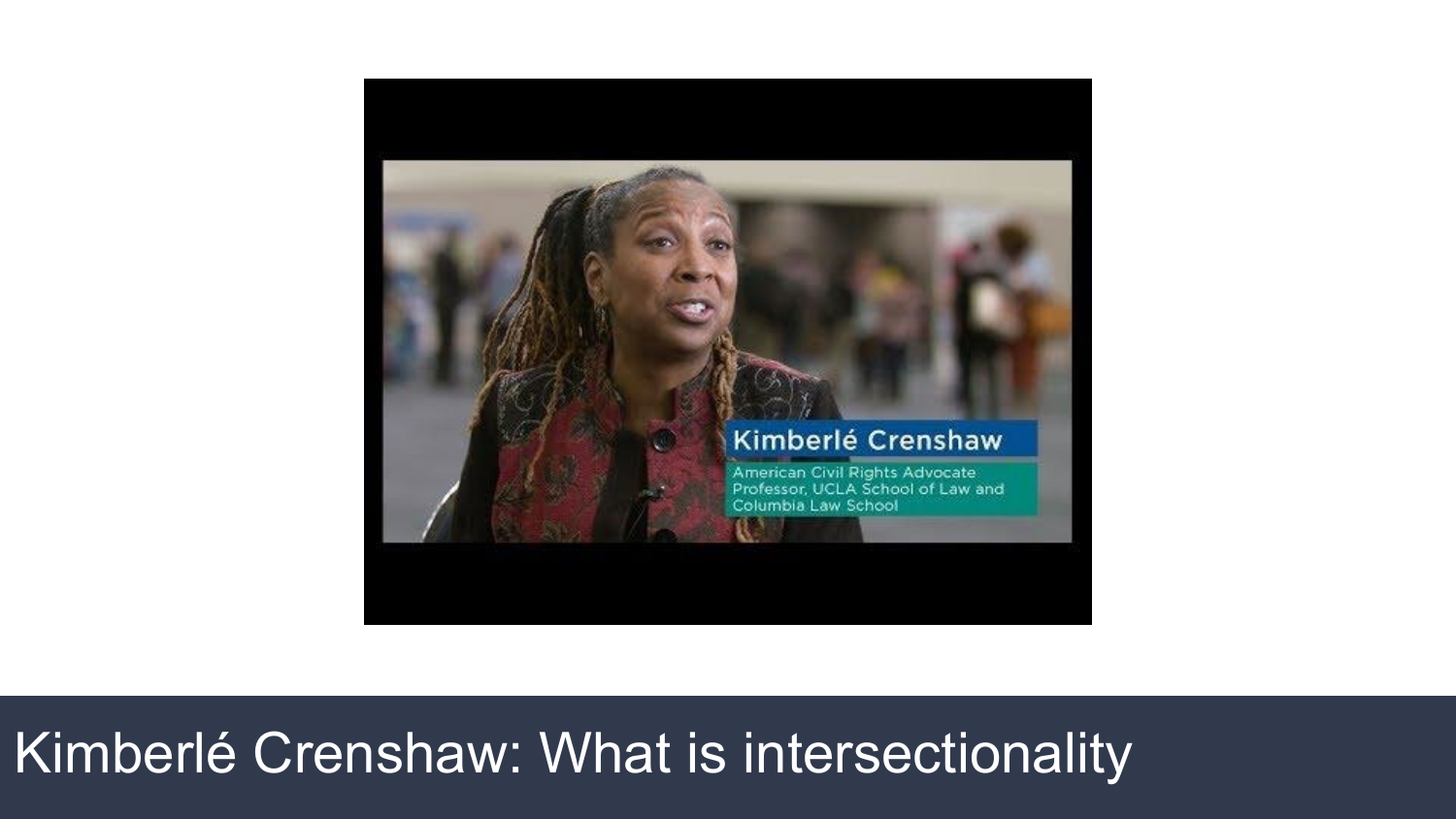#### Intersectionality

([Mir za, 20 12\)](https://www.sciencedirect.com/science/article/pii/S0277539512001525?casa_token=Ei28XFsS_ucAAAAA:auxoSUTi4obil9BOBX1BLwtyJG5cvpiG0CuIbEGMk-PB3mlLH3B_4tPkxmvpfhTXySRWjT5u1Q)

*The matrix of domination in which cultural patterns of oppression are not only interrelated, but are bound together and influenced by the . . . systems of society . . . . A* way into understanding how particular<br>identities ... are tied to particular inequalities ..<br>in different historical times and geographic<br>places. Moreover, intersectionality enables us *to see that different dimensions of social life cannot be separated out into discrete and pure strands. . . . [instead] the complex, irreducible, varied effects which ensue . . . are not reducible to just one or two or three or even more dimensions layered onto each other . . . [but] refers to the converging and conterminous ways in which the differentiated and variable logics . . . produce economic, social and political inequality in women's real lives .*

-Kimberlé Crenshaw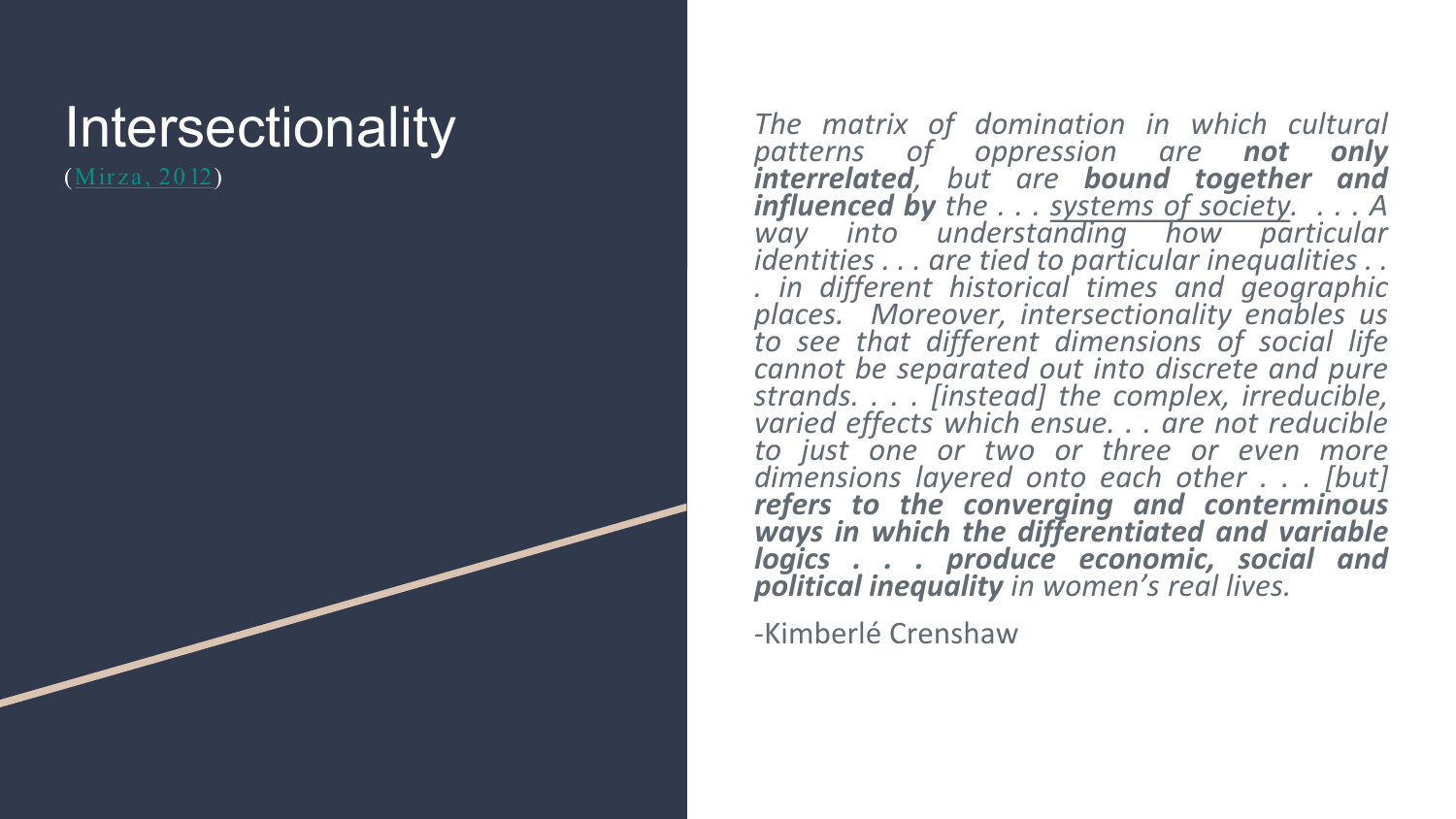#### Inequality and power structures (Mir za, 20 12)

- Embody past and present stigmatization and systemic discrimination
- Focuses on the the social process NOT the characteristics of the person
	- How do complex identity configurations position people in relation to other people
	- Exploration of "'the group processes that define systems of social inequality'" (p. 174)
- Process oriented:
	- Less about "what is going on here""
	- More about "what mechanism is operating to allow what we are seeing to occur"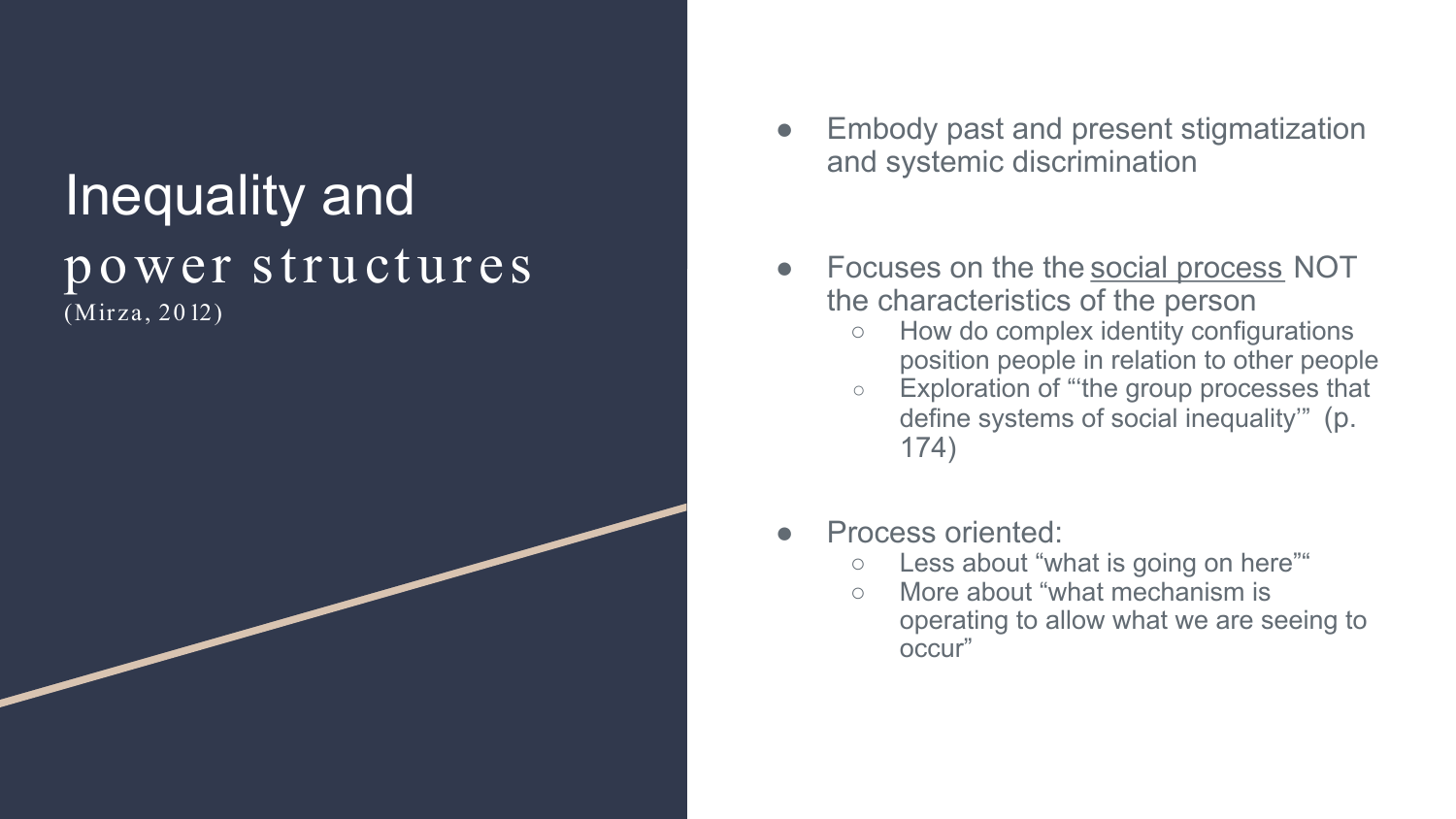

"We . . . find it difficult to separate race from class from sex oppression because in our lives they are most often experienced simultaneously" (p. 170).

#### 3 questions to consider:

- 1) Who is in the group or the category?
- 2) What power structures or inequalities are present?
- 3) What common threads cut across those different categories?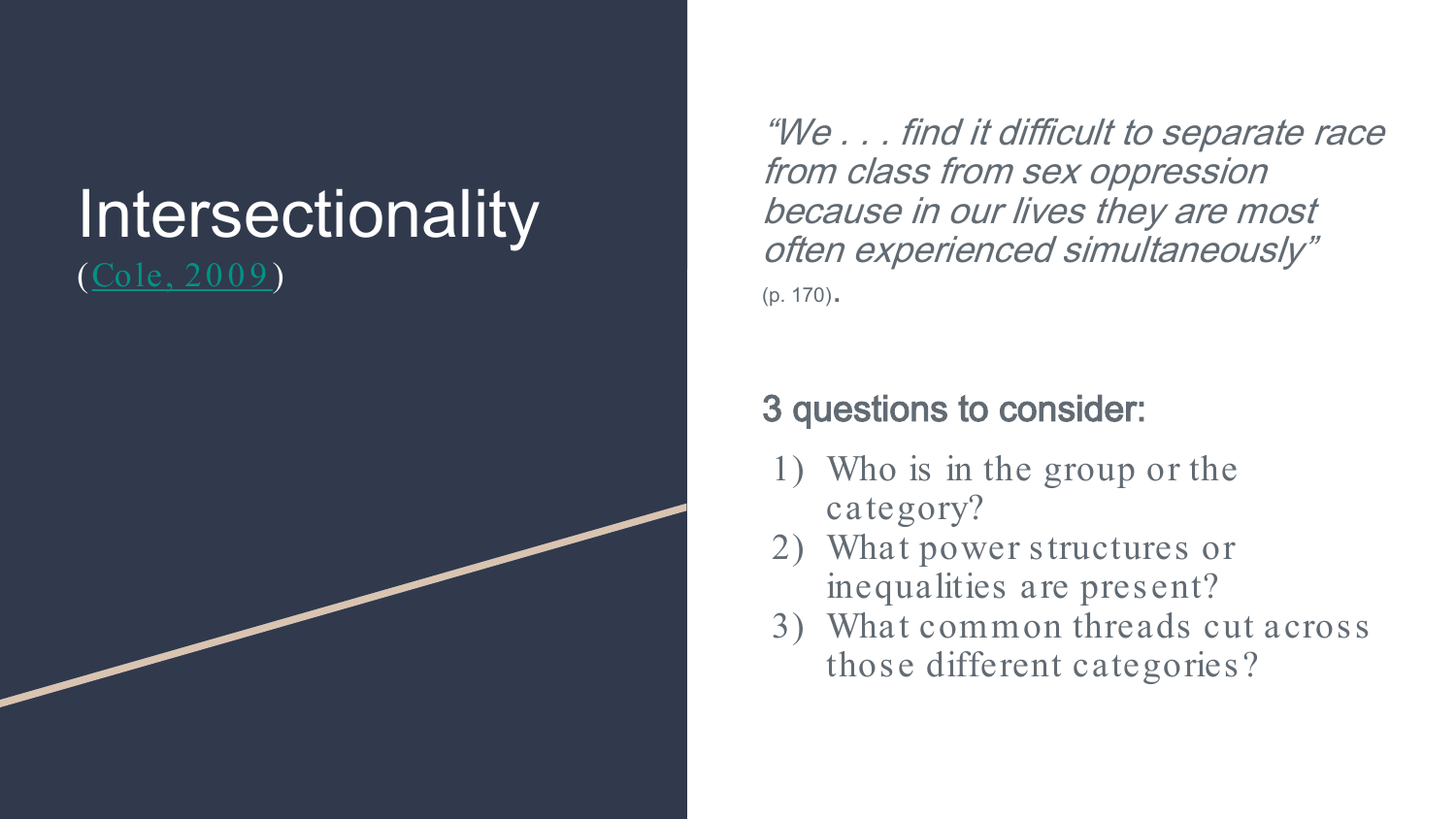Who are you? Who are we?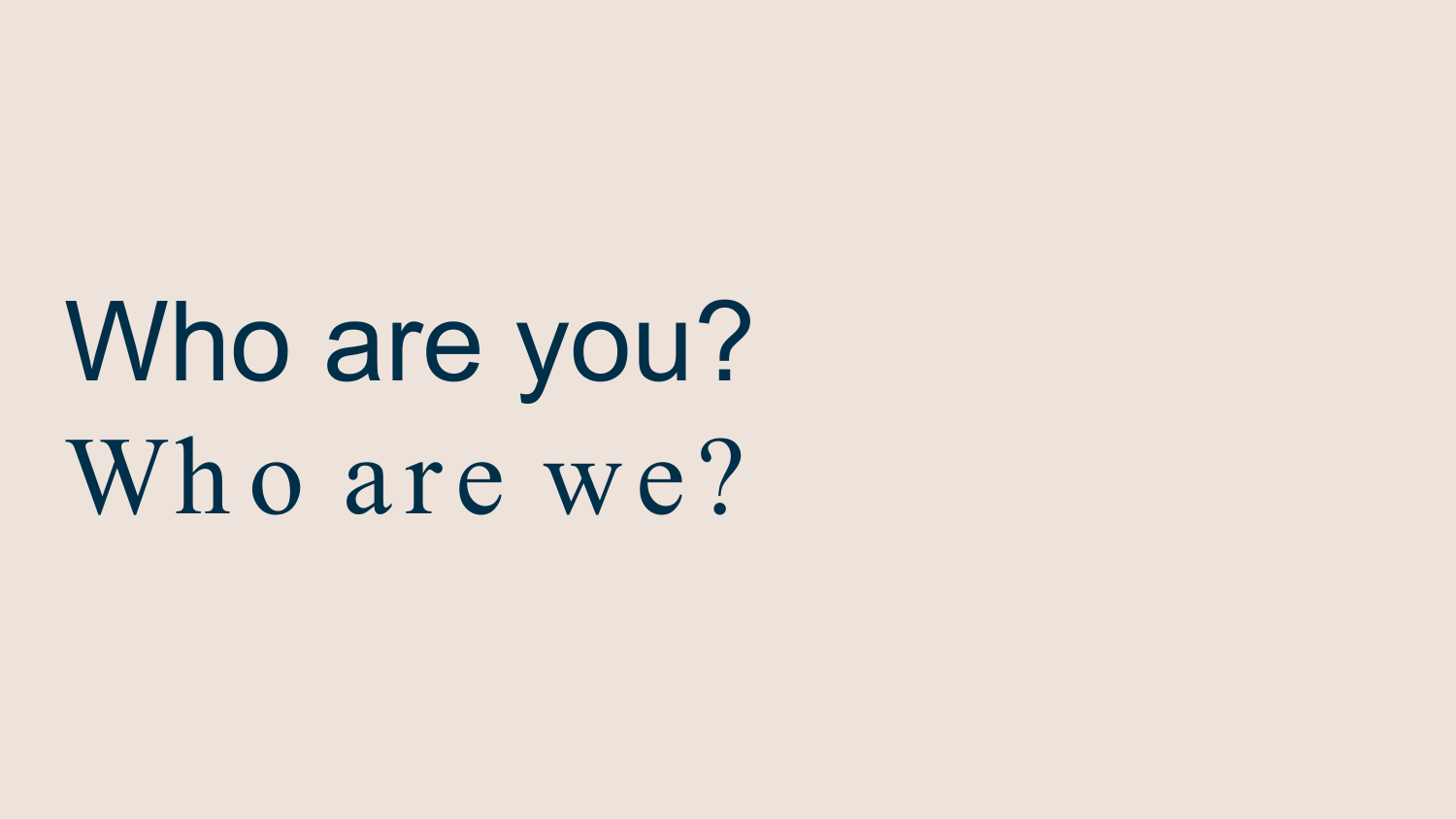# Understanding

Traum a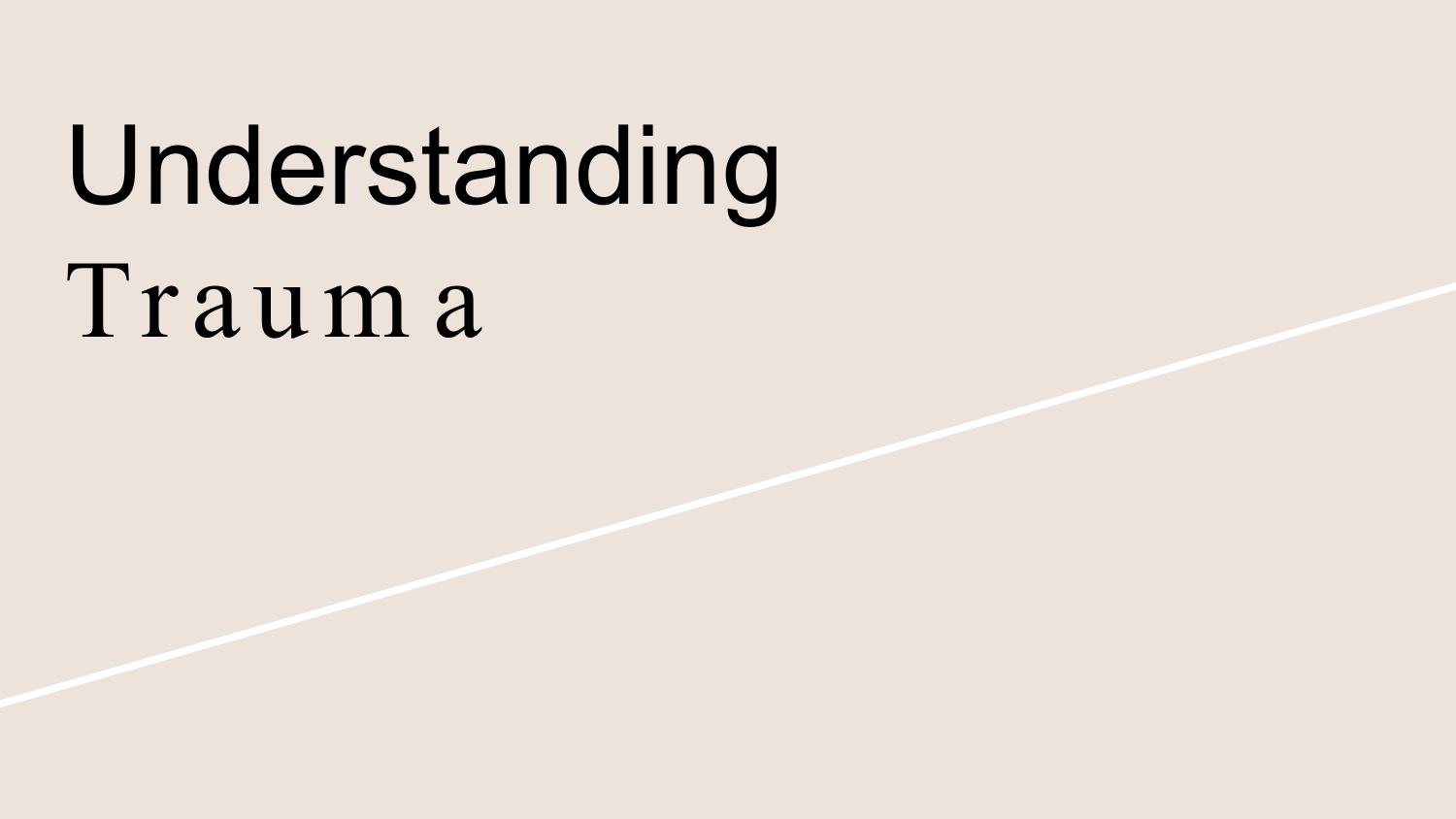#### What is Trauma?

"Experiences or situations that are emotionally painful and distressing, and that overwhelm people's ability to cope, leaving them powerless… Trauma has sometimes been defined in reference to circumstances that are outside the realm of normal human experience. Unfortunately, this definition doesn't always hold true. For some groups of people, trauma can occur frequently and become part of the common human experience" ([Center for Nonviolence & Social Justice, 2015\)](https://www.tfec.org/wp-content/uploads/Murk_WhatisTrauma.pdf)

"Individual trauma results from an event, series of events, or set of circumstances that is experienced by an individual as physically or emotionally harmful or life threatening and that has lasting adverse effects on the individual's functioning and mental, physical, social, emotional, or spiritual well -being." [\(Substance Abuse and Mental Health Services Administration, 2014\)](https://store.samhsa.gov/sites/default/files/d7/priv/sma14-4884.pdf)

"Traumatic events are extraordinary, not because they occur rarely, but rather because they overwhelm the ordinary human adaptations to life. "([Herman, 1997](https://www.indiebound.org/book/9780465061716))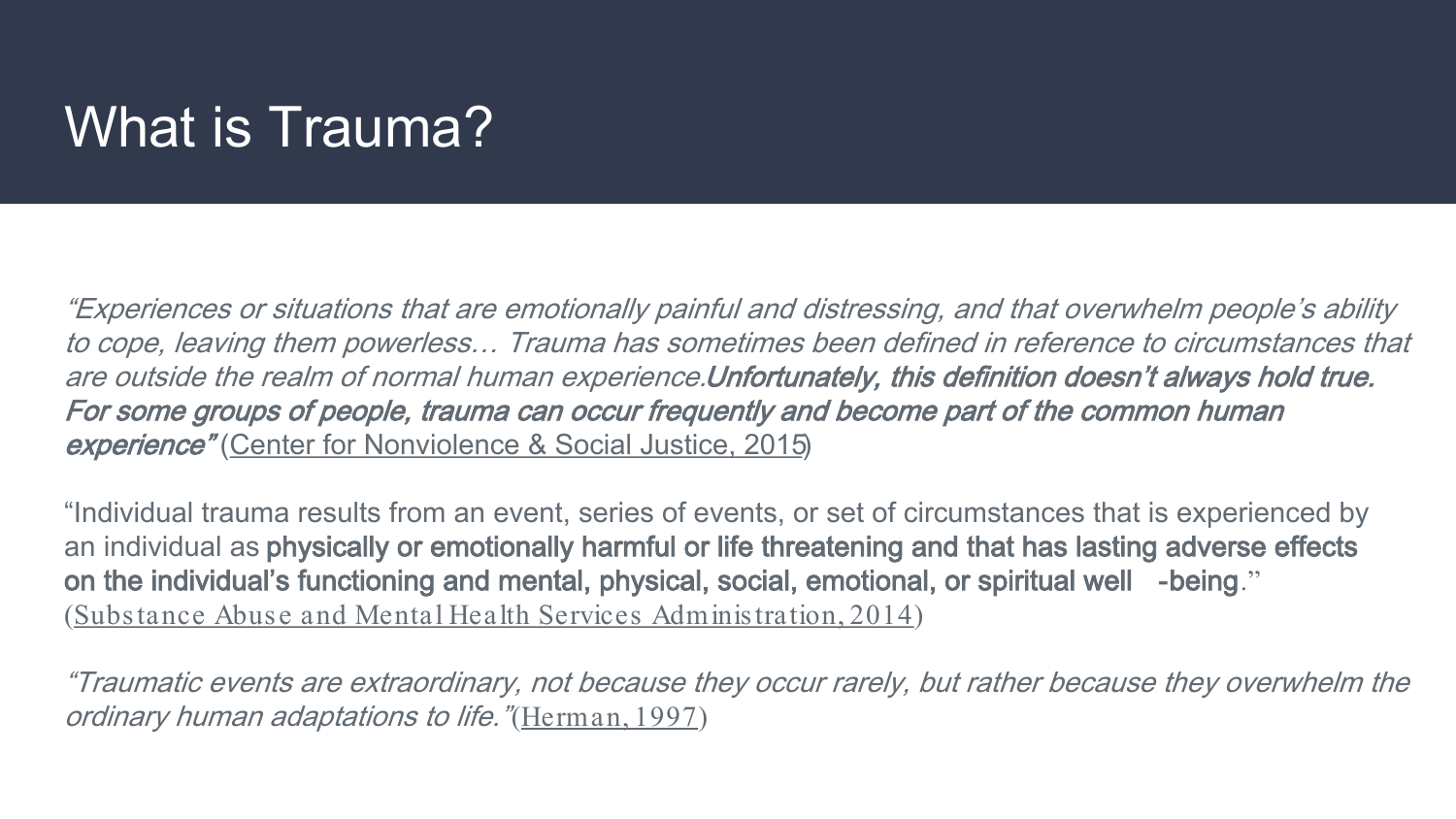#### Zooming out …

Betrayal trauma

Fostered through "the lack of disregard for individuals because of 'legal, institutional, or cultural norms.'" [\(Gutierrez & Gutierrez, 2018, p. 13\)](https://doi.org/10.19030/cier.v12i1.10258)

Environmental microaggressions ( [Woodford et al., 2017;](https://doi.org/10.1080/15313204.2016.1263817) [Seelman, 2014;](https://doi.org/10.1080/09540253.2014.935300) [Sue, 2010](https://www.indiebound.org/book/9780470491393))

Operate through and live in the policies, practices and the literal spaces that we navigate through on a day-to-day basis.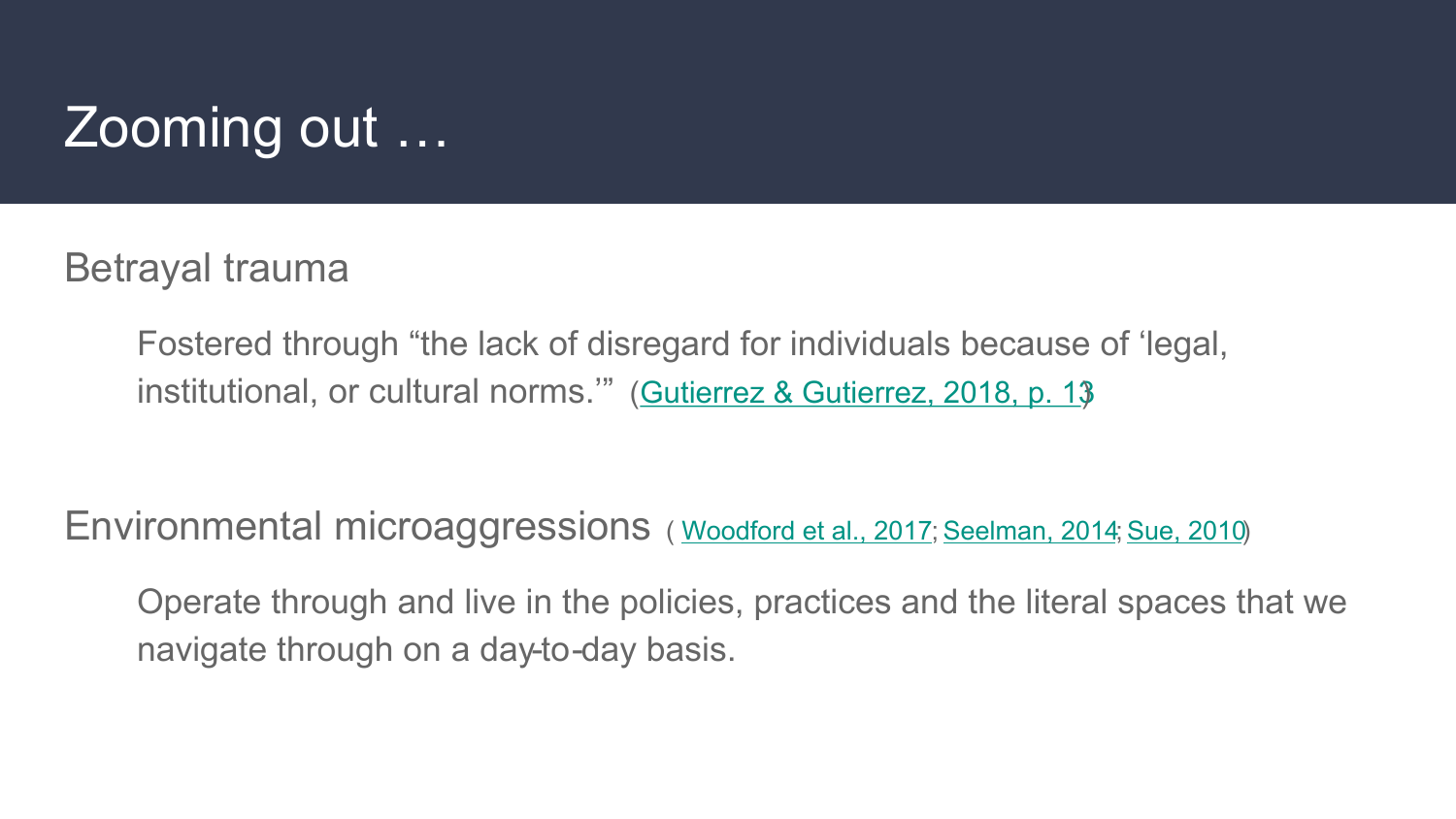Aren't we supposed to encourage individuals to be **resilient** and **move beyond** trauma?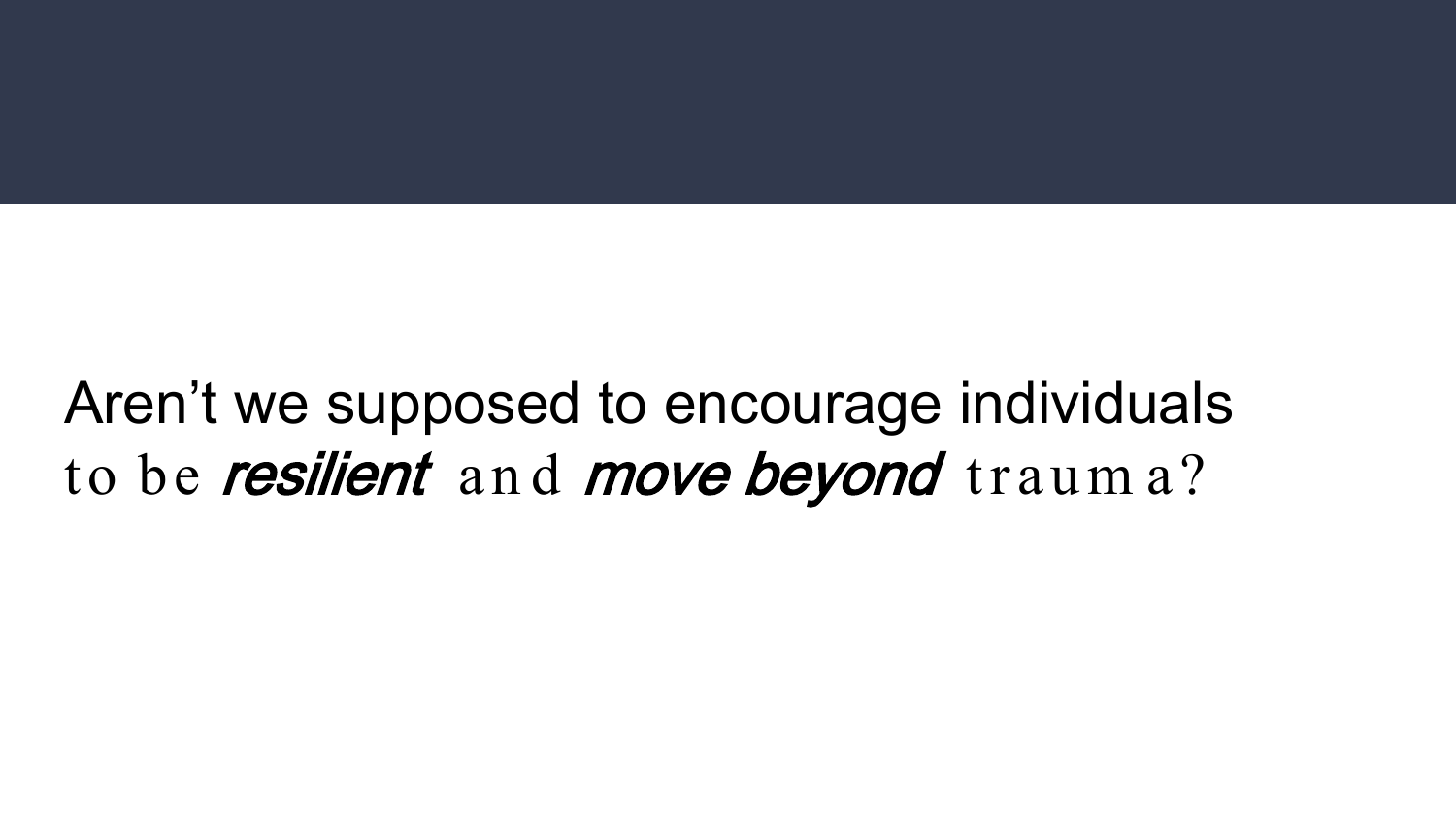#### Where we're going  $\overline{\ldots}$ th is week

- Review common manifestations of trauma
- Explore the impact of marginalization on experiences of trauma
- Review principles of trauma-informed response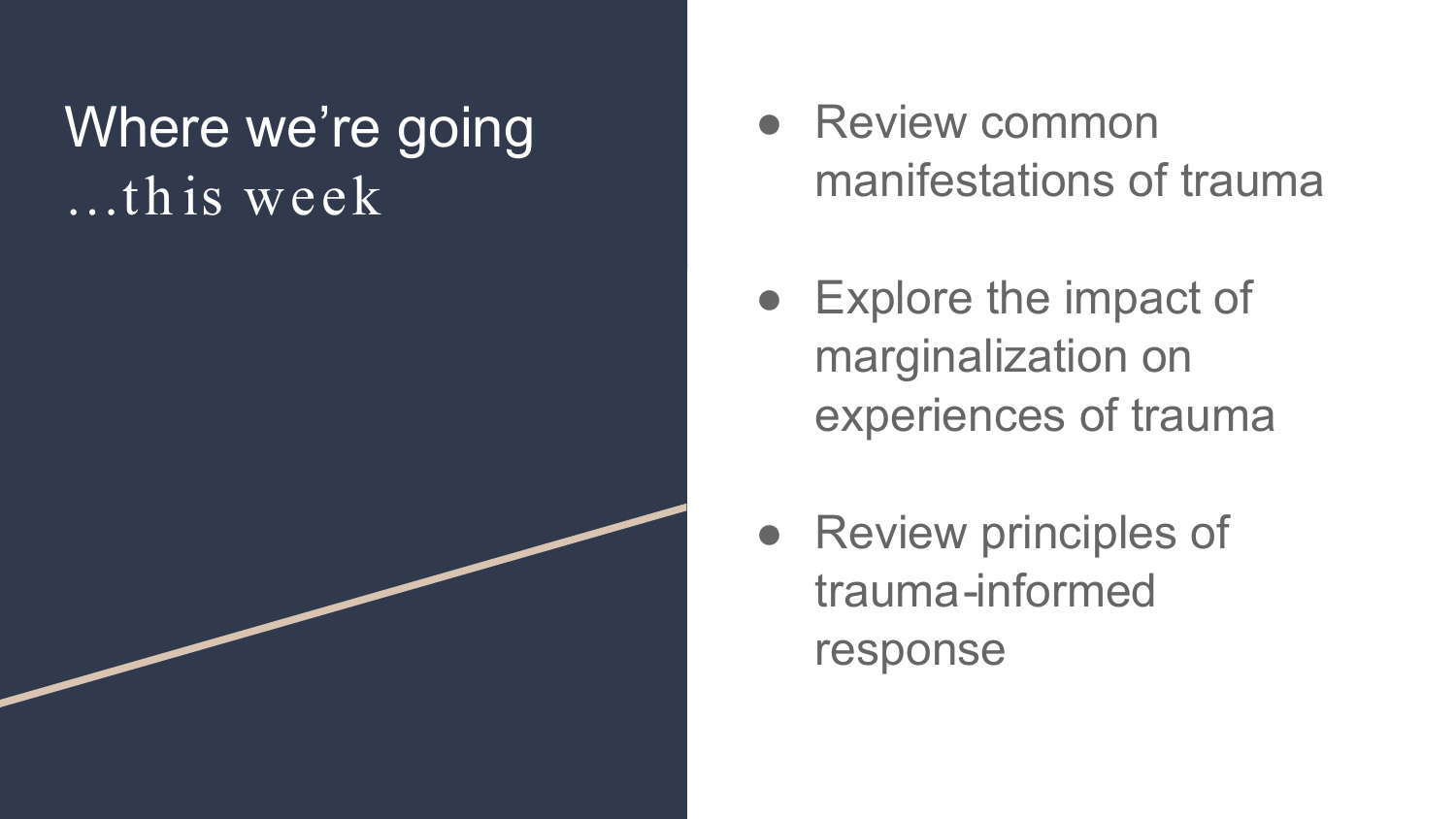Considering what trauma is and its varied forms, what are indicators or sym ptom s of traum a?

What can/does it look like?

What can/does it look like in university- settings?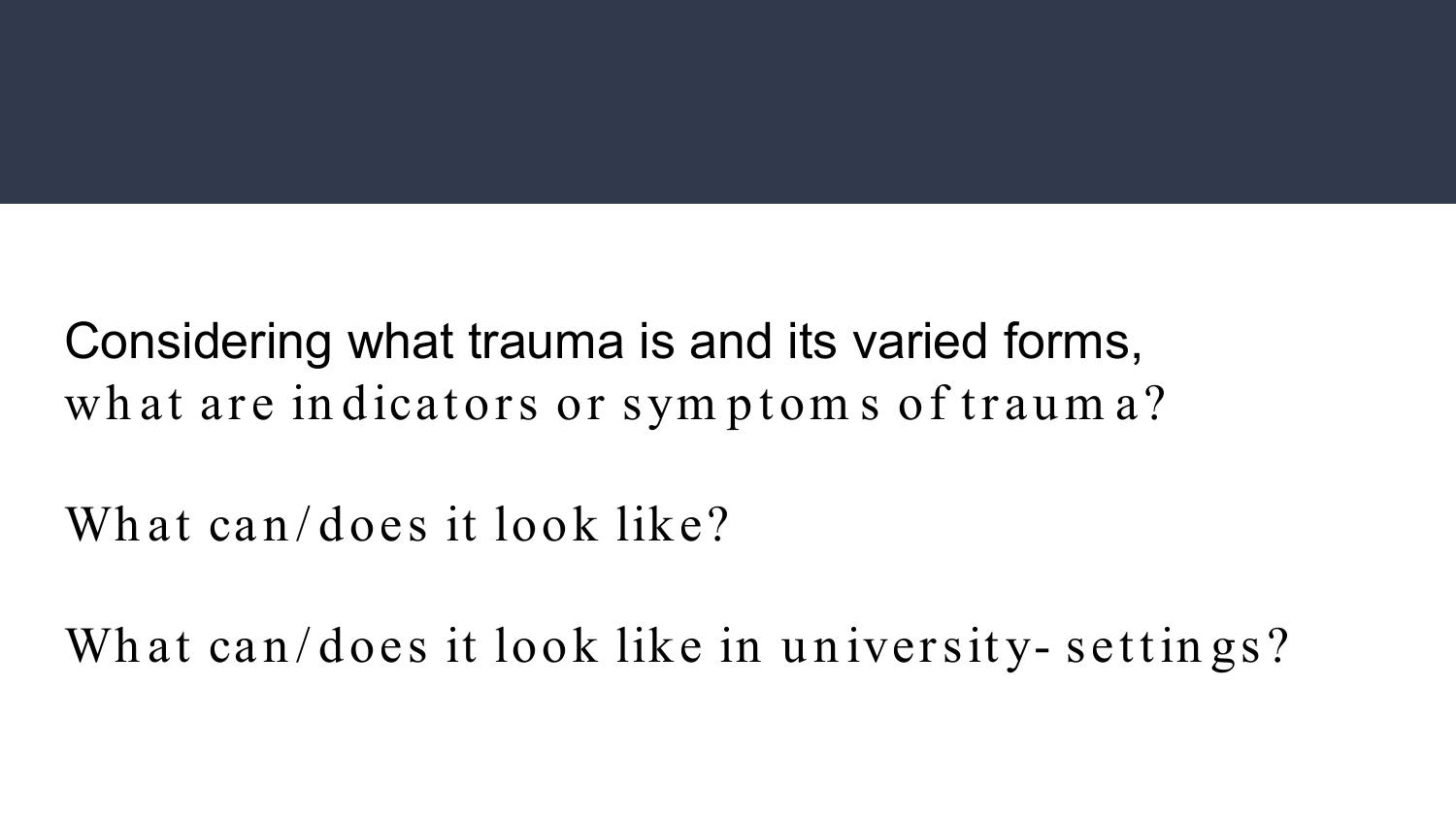| <b>Emotional</b>             |                                     |
|------------------------------|-------------------------------------|
| <b>Guilt</b>                 | $\cdot$ Fear                        |
| •Embarrassment               | •Powerlessness                      |
| •Anger                       | •Self-Blame                         |
| •Shame                       | <b>Lack of Trust</b>                |
| •Betrayal                    | •Depression                         |
| <b>Behavioral</b>            |                                     |
| Appetite changes             | <b>Acting secretively</b>           |
| •Sleeping pattern changes    | •Self-isolation, avoidance          |
| •Aches and pains in the body | . Missing classes or appointments   |
| •Mood swings                 | . Using alcohol or drugs to cope    |
| •Memory impairment           | .Lack of concentration, spacing out |

Common Reactions to Trauma (Jordan, Campbell, & Follingstad, 2010)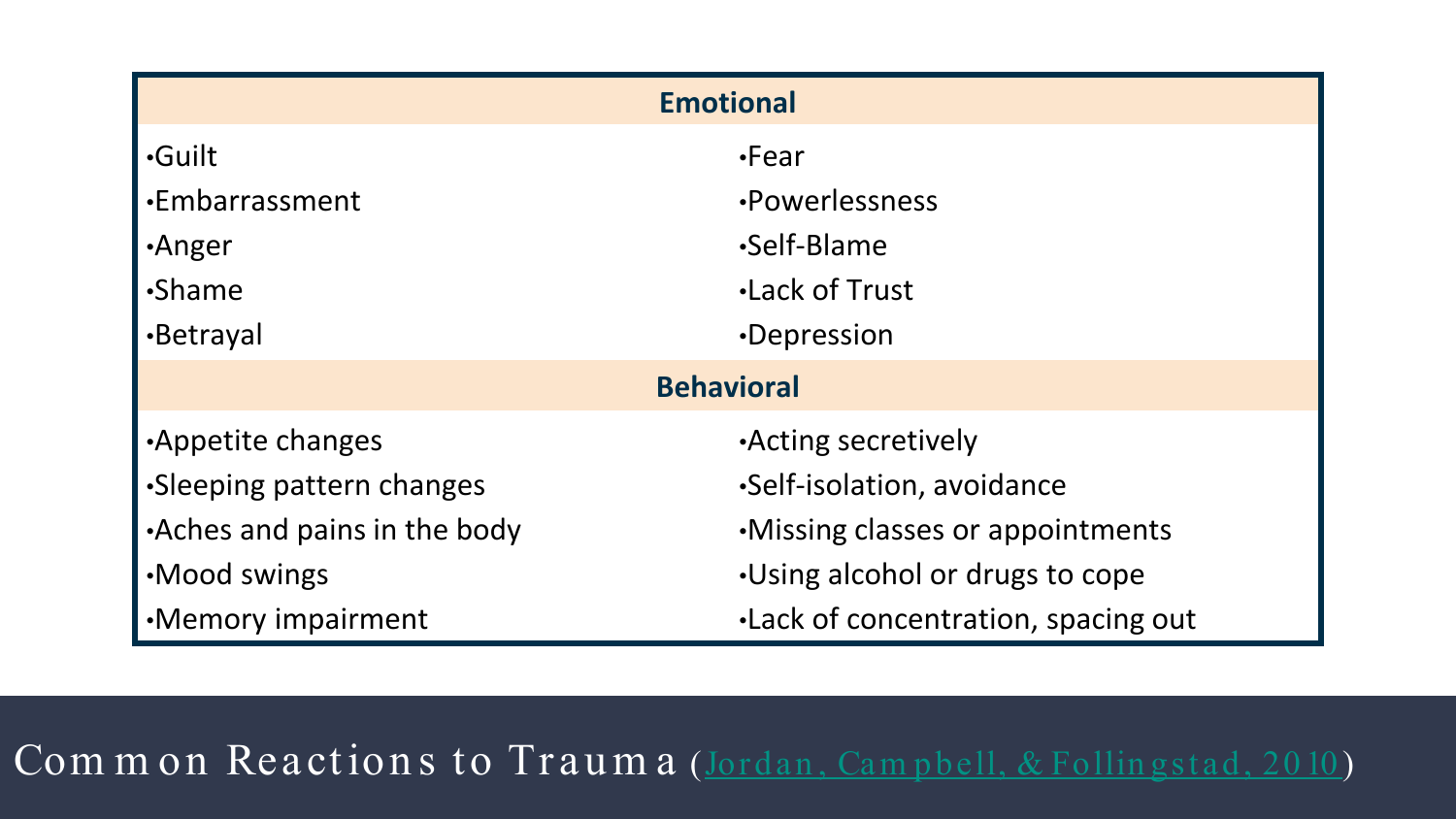

Considering marginalized identities and the experience of trauma: Taking an intersectional lens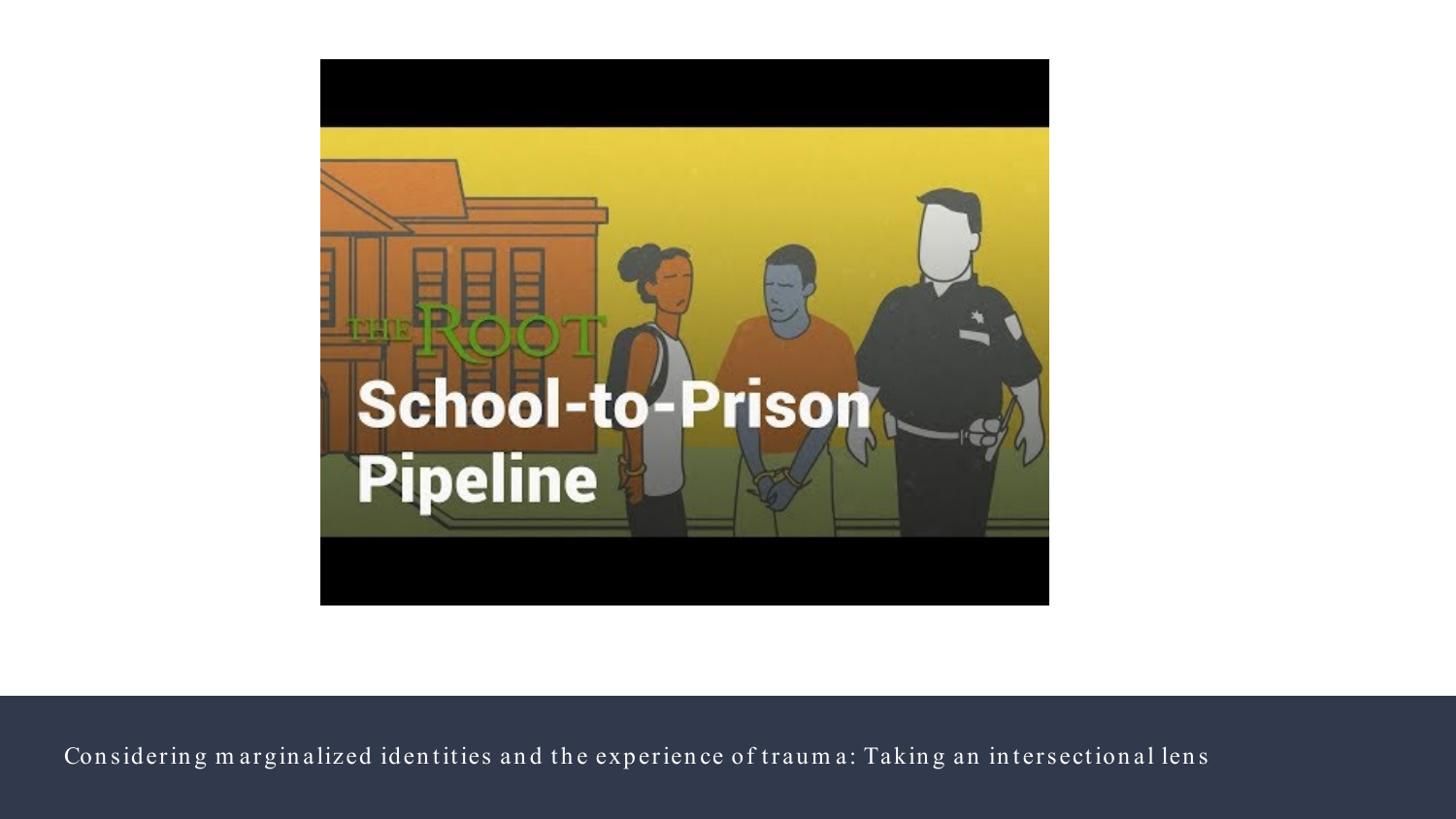### Where do we go from here?

Creating a toolbox for trauma-informed, equity-aspirational responses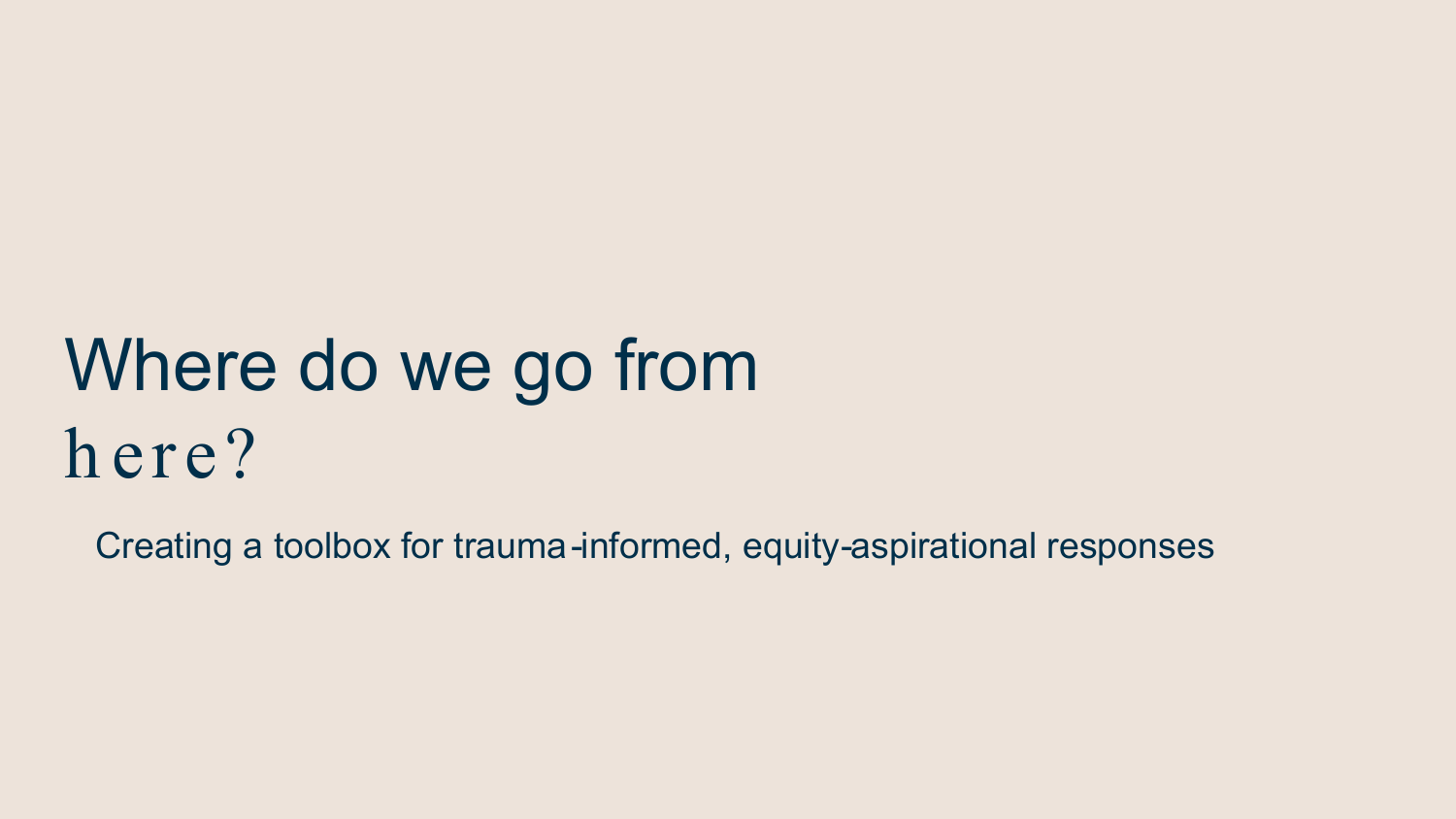### Trauma - inform ed

- approaches **don't** ... (Wilson, 2016)
- 1. Require you to be a mental health provider
- 2. Provide excuses or sacrifice accountability
- 3. Involve disclosure of personal information\*\*
- 4. Require that we only focus upon the trauma piece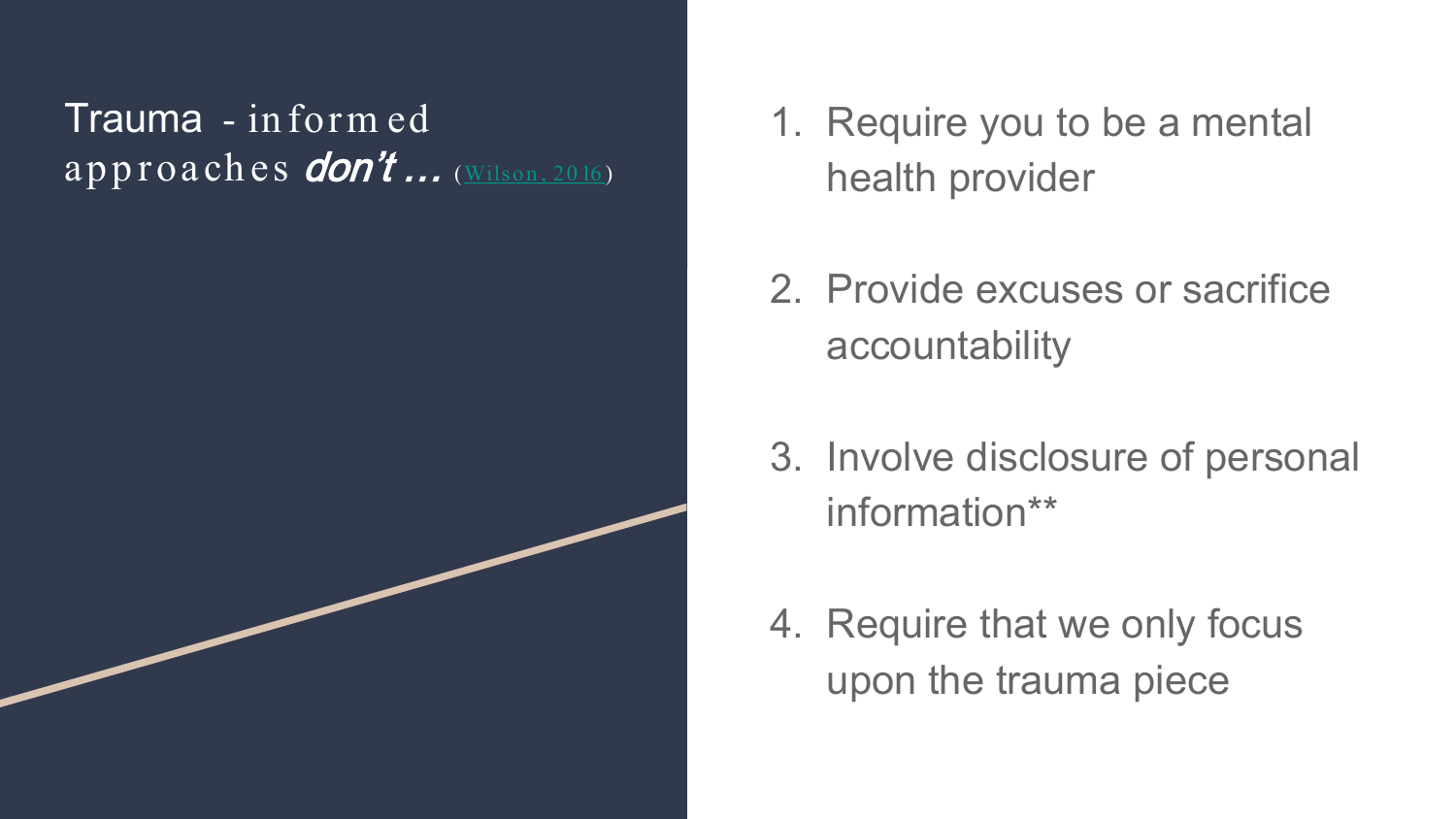### Trauma - inform ed



- 1. Prioritize *curiosity, proactivity* rather than reactivity
- 2. Bols ter individuals ' s trengths and their capacity for *growth*, *resilience*, and adaptive learning
- 3. Recognizethat individuals may have learned to adapt and survive through s trategies that don't neces s arily mes h well with university norms [\(Perry, 2006\)](https://onlinelibrary.wiley.com/doi/pdf/10.1002/ace.215?casa_token=XvIHLhHGRboAAAAA:I-KE-DOcg8xa-rXj6lhqISkahZkci16D3pOvEBgO6CPcpdmoAZ9gQaOzz8AYBg57i_ZVFcgY43DWzCU)
- 4. *Identify* signs and common triggers related to trauma as well as how trauma-informed s ys tems and knowledge reduce the risk of [retraumatization \(National Council for Behavioral](https://www.mentalhealthfirstaid.org/) Health, 2014)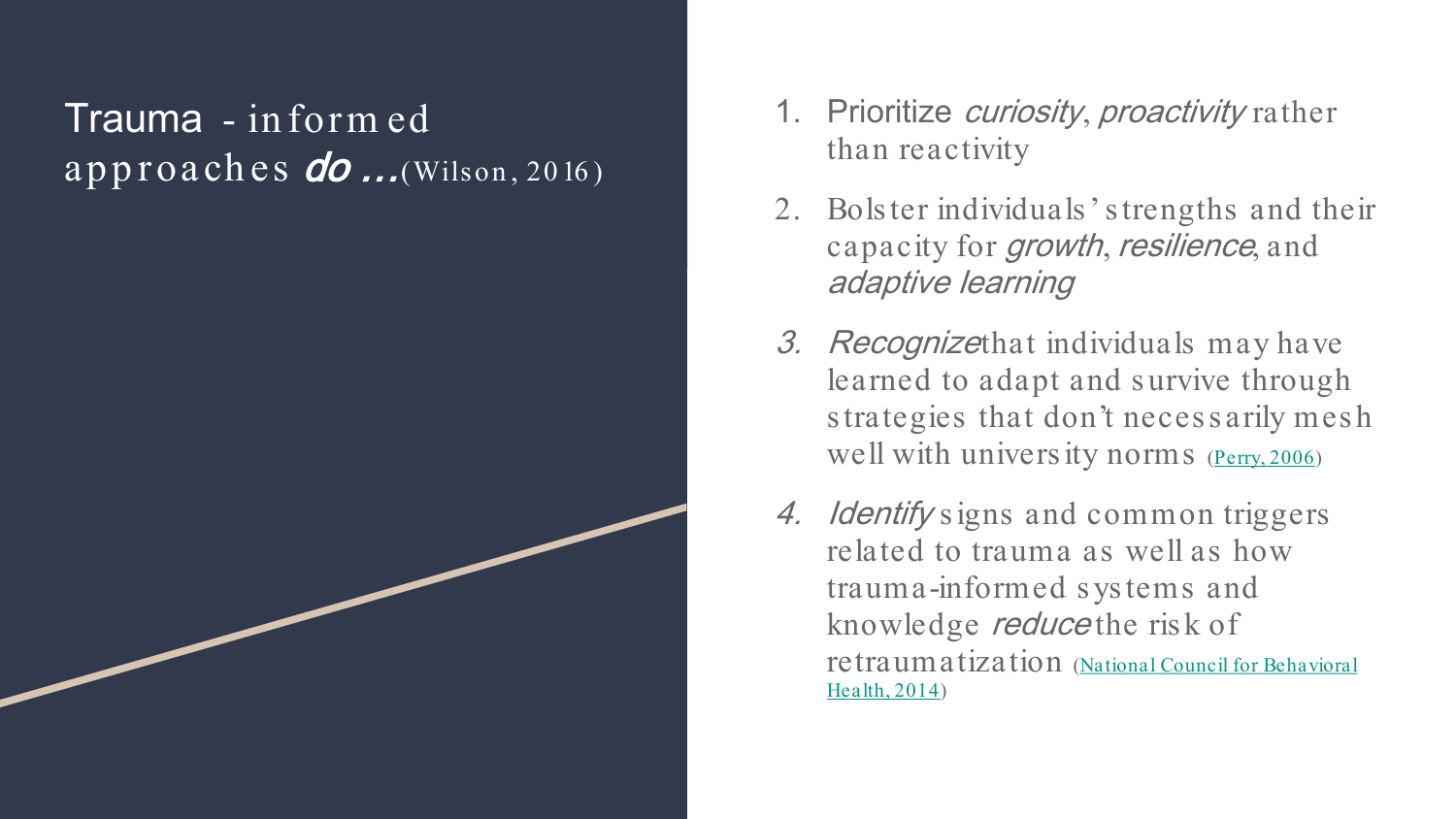#### Assumptions in a trauma - inform ed approach (the 4 Rs)

- 1. "[A]ll people at all levels of the organization or system have a basic realization about trauma and unders tand how trauma can affect families , groups , organizations , and communities as well as individuals " (SAMHSA, 2014, p. 9)
- 2. "People in the organization or s ys tem are als o able to **recognize** the signs of trauma" $(p, 9)$
- 3. The program, organization, or system responds by applying the principles of a trauma-informed approach to all areas of functioning . . . [and] integrates an unders tanding that the experience of traumatic events impacts all people involved, whether directly or indirectly" (p. 10)
- 4. "Seeks to **resist** re-traumatization" (p. 10)

([SAMHSA, 2014;](https://store.samhsa.gov/sites/default/files/d7/priv/sma14-4884.pdf) Wilson, 2016)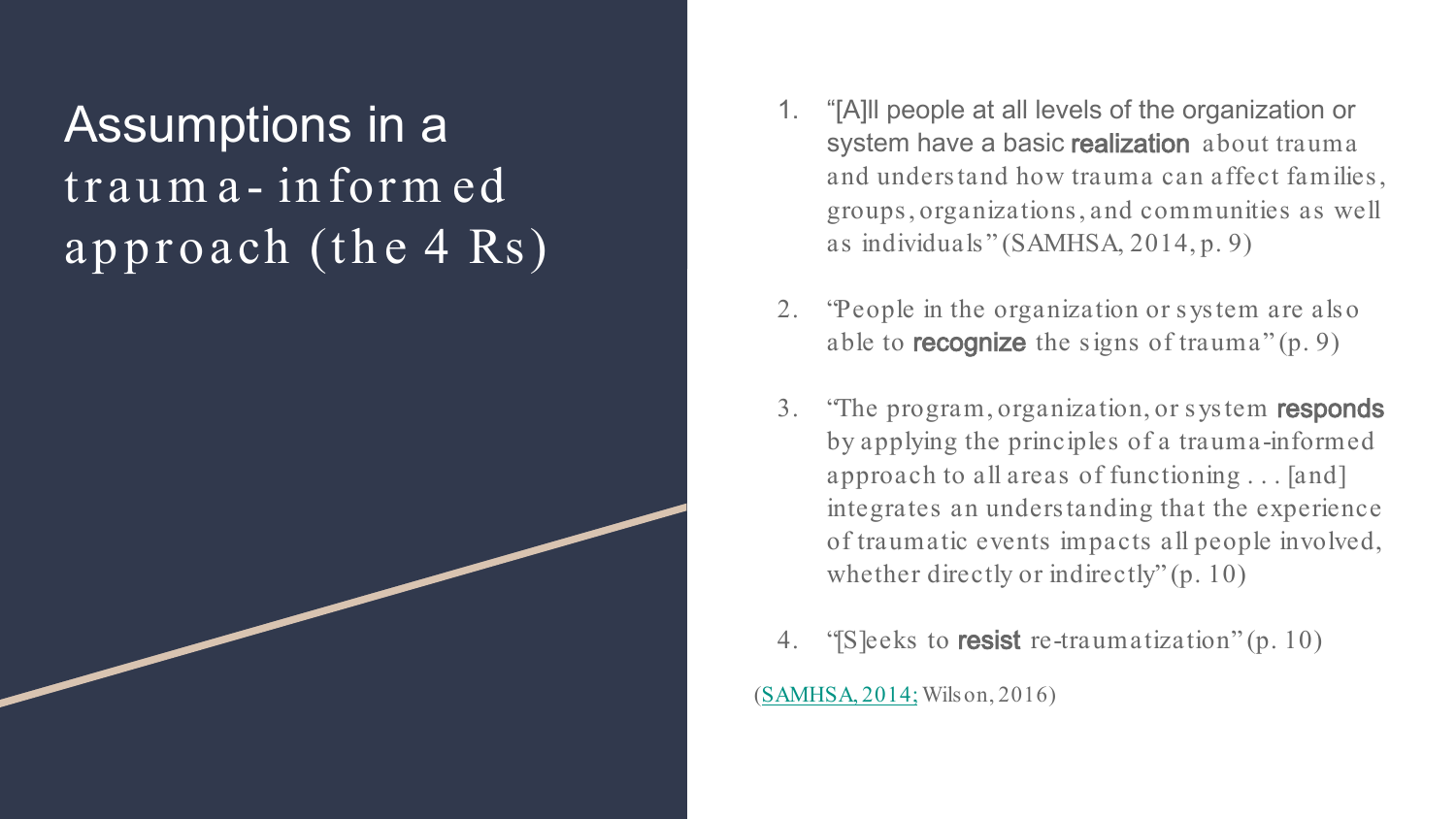Principles & practices of a traum a - inform ed approach

**Safety** 

Trustworthiness & transparency

Reflexivity, self awareness & reparative experiences

Empowerment, voice, choice & collaboration

Cultural relevance

(SAMHSA, 2014; Wilson, 2016)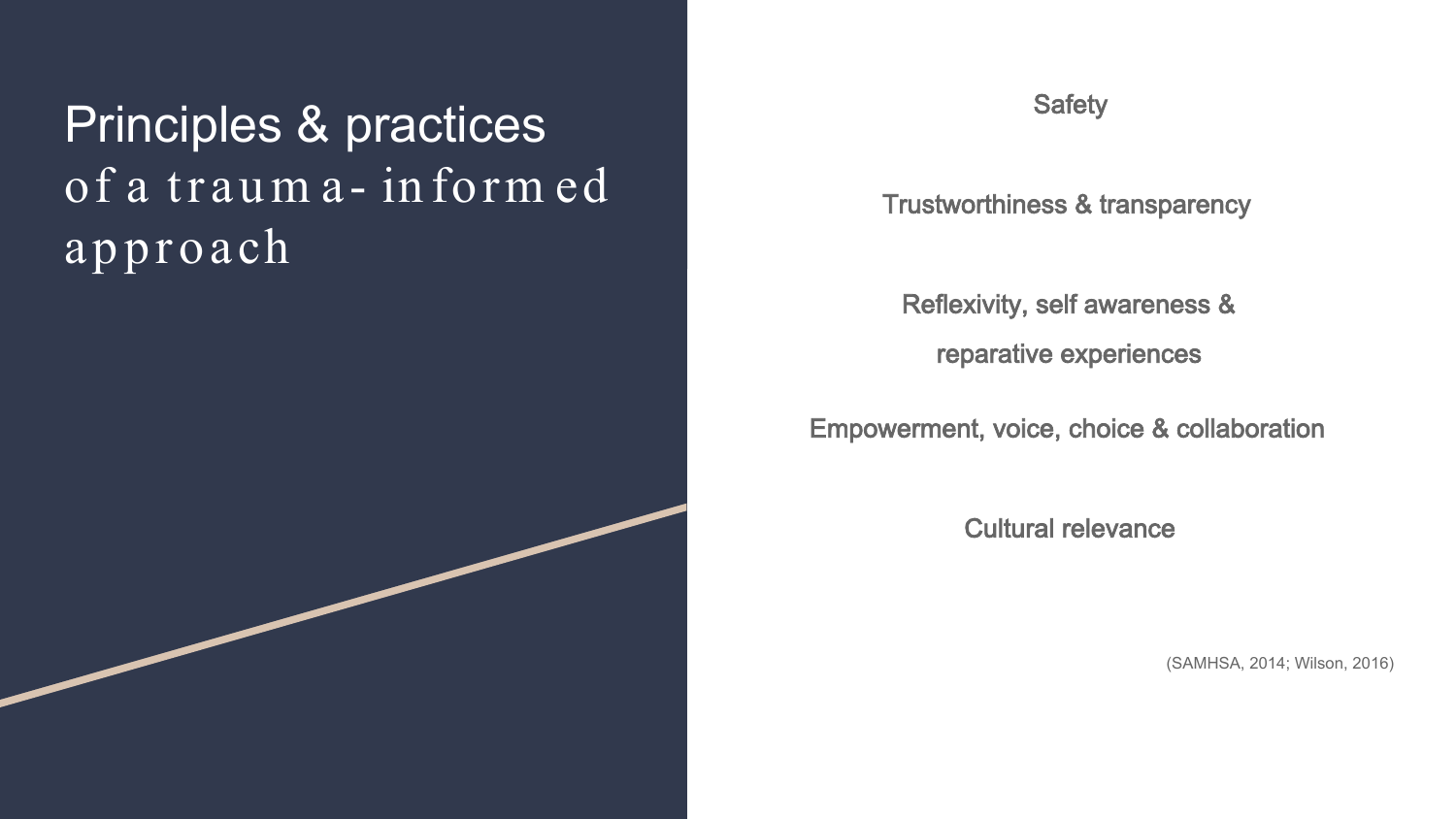

resources (on and off campus)?

What resources do individuals already have at their disposal to create safe environments?

What does your meeting space convey?

What do you convey?

Providing containment … what's that?

Creating "outs"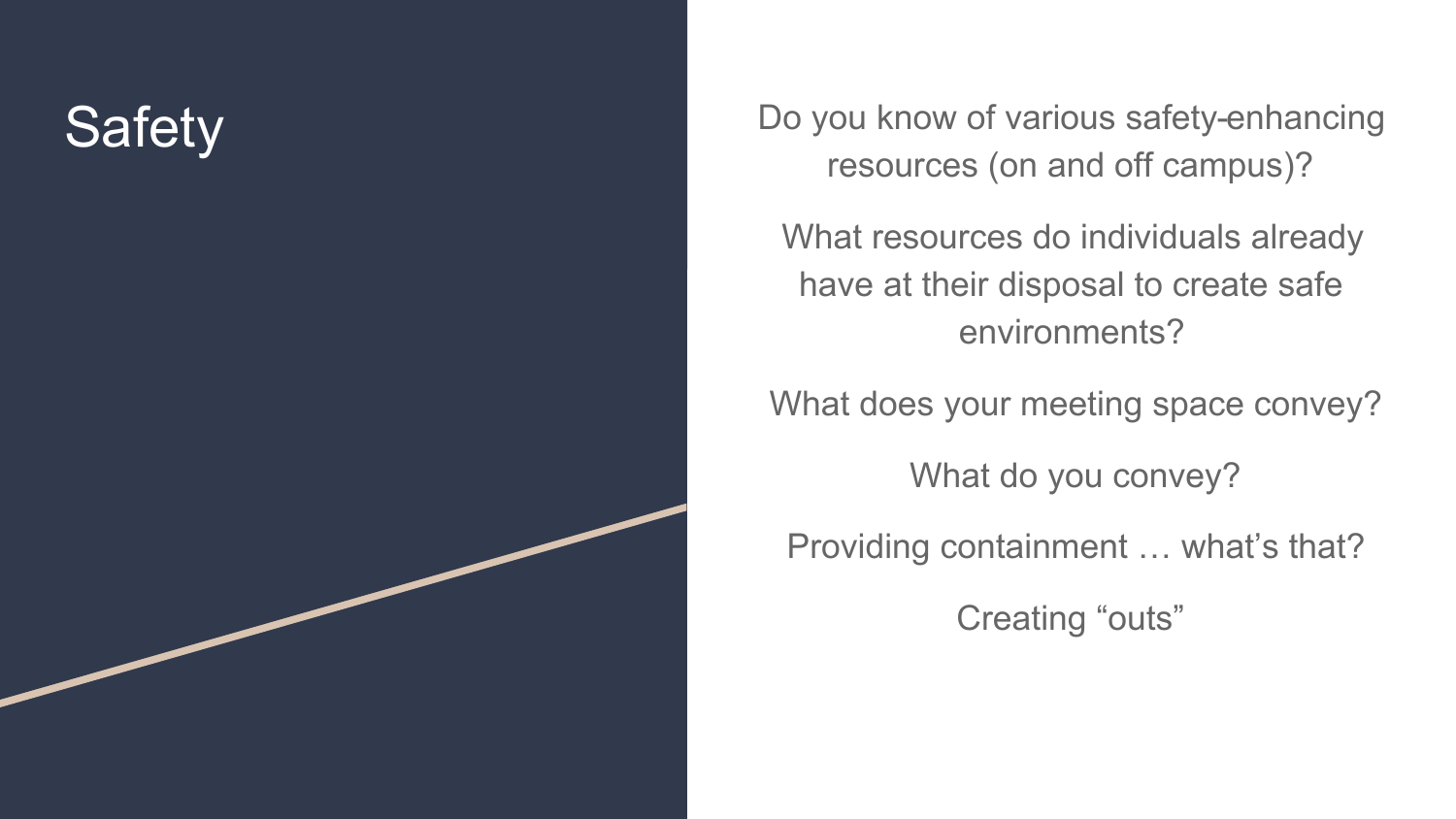#### Trust & transparency

Universal prevention is a broad approach that addressed the entire population, not just those who are "risky" or "at risk" (SAMHSA, 2015)

How might this impact the way you "seem concerned" to those you're interacting with?

Recognizing limitations

Rooted in trusting others; encourages helpseeking; reduces stigma

Clear and consistent communication about decisions, policies, capacity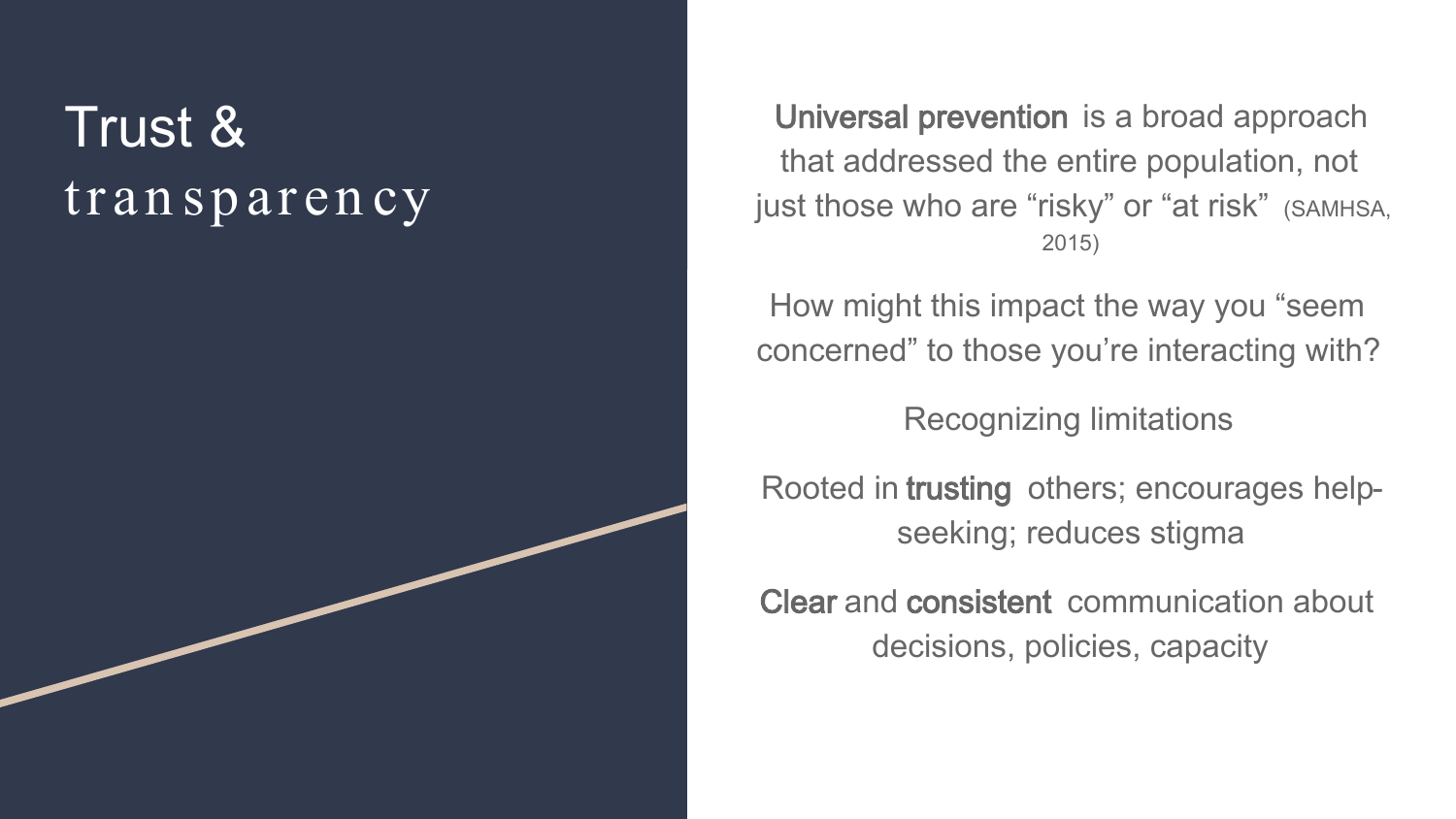#### Self awareness,  $\overline{\text{relation} \sin \text{ip}/\text{conn} \arctan \text{s} \& }$ reparative experiences

We are in a relationship with Princeton community members; we impact them

It's okay to apologize

Fostering a practice of process

Monitoring burn out, compassion fatigue, and strong reactions

What does that look like in your teams?

What does that look like for yourself?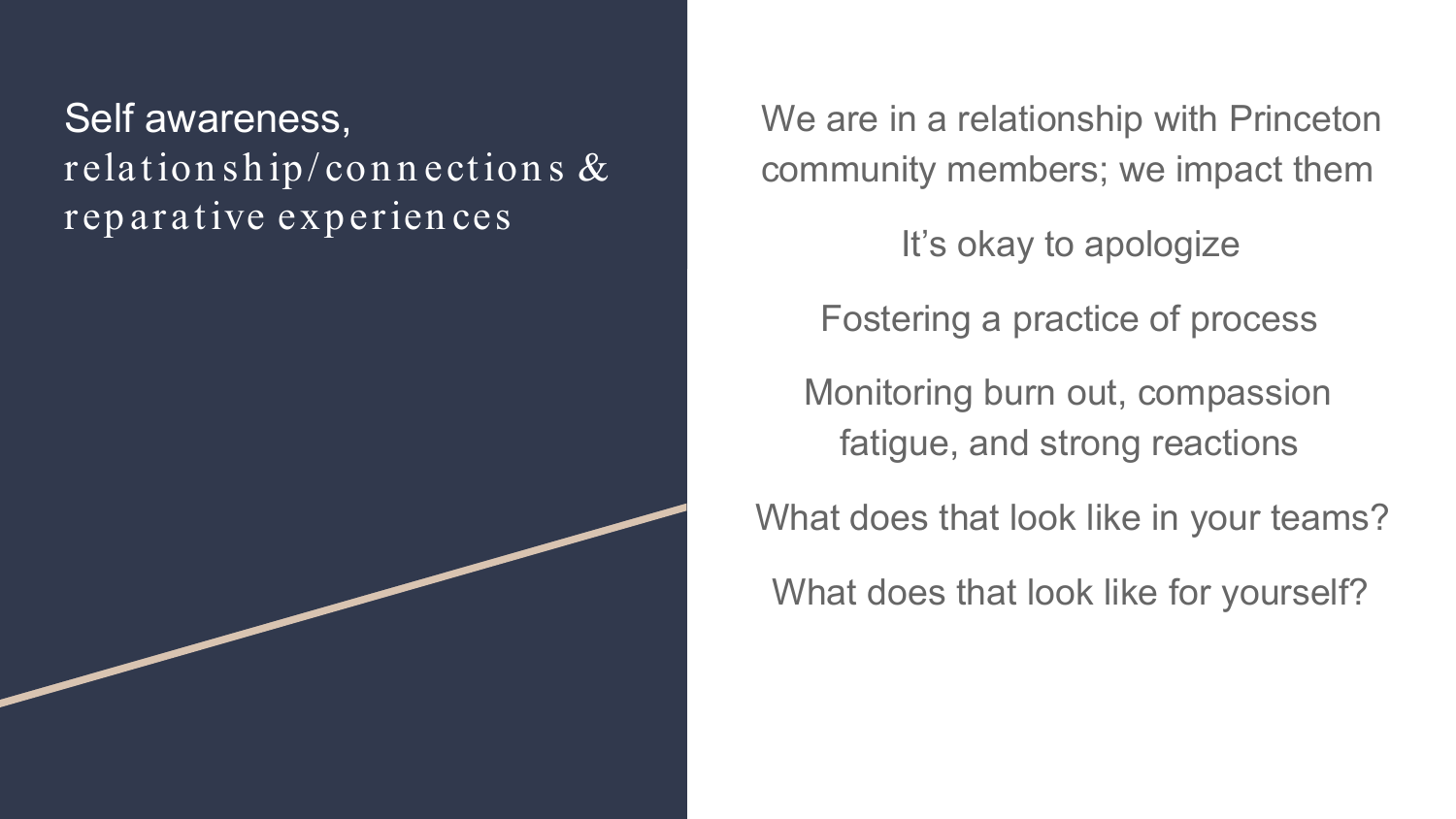#### Empowerment, voice, ch oice & collaboration

Acknowledging power differentials (at least to yourself) … and adjusting if needed

Incorporating choice and consent into basic interactions

What does that look like in a meeting?

How can you amplify voices/experiences?

Collaboration in multiple directions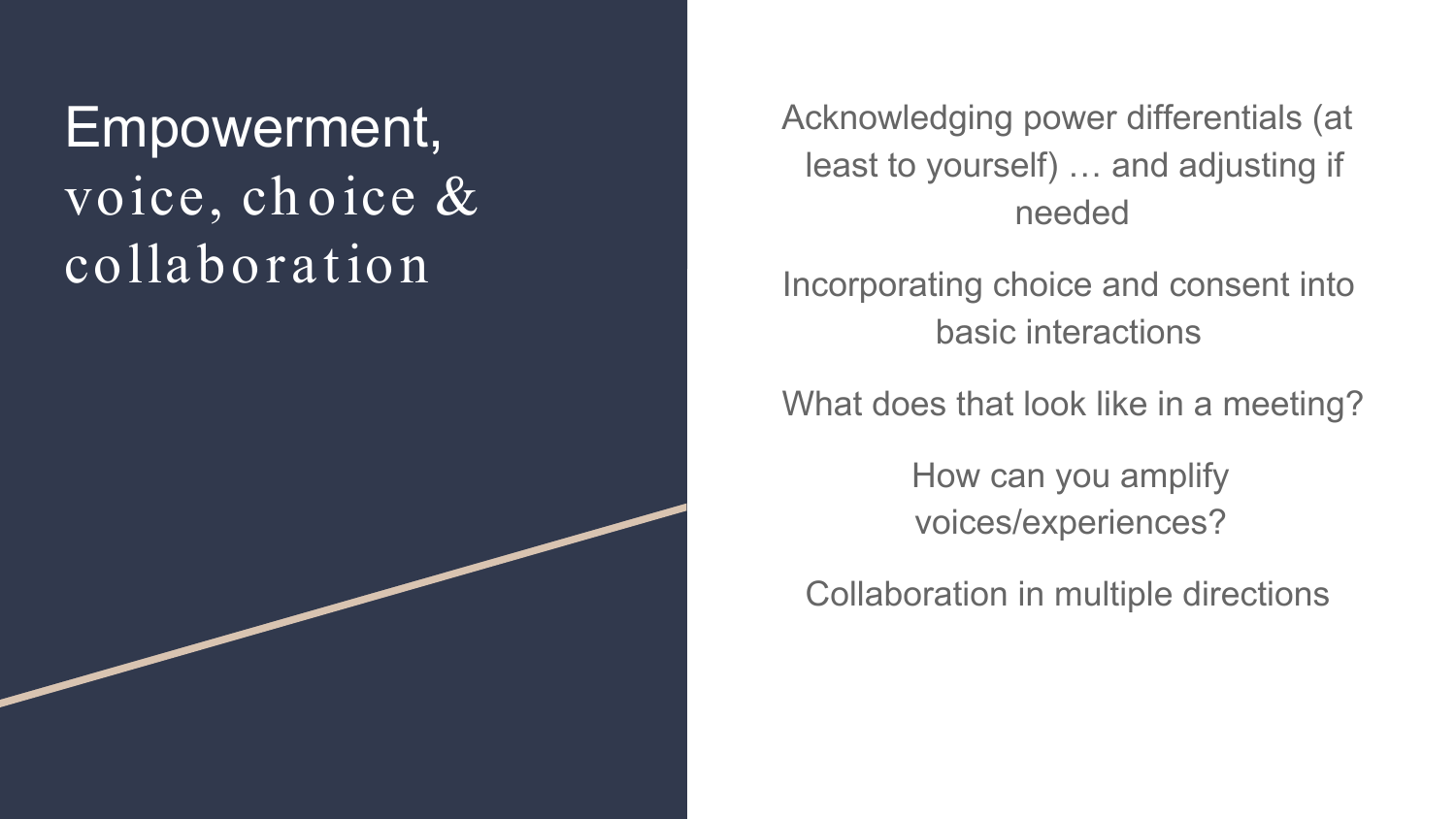Cultural relevance Rooted in equitable access and social justice

> Responsive to multicultural needs, requests, lived experiences

Aware of history (and resulting collective & historical traumas)

Demonstration of your willingness to validate and honor experiences that might be important to them

Staying current on context